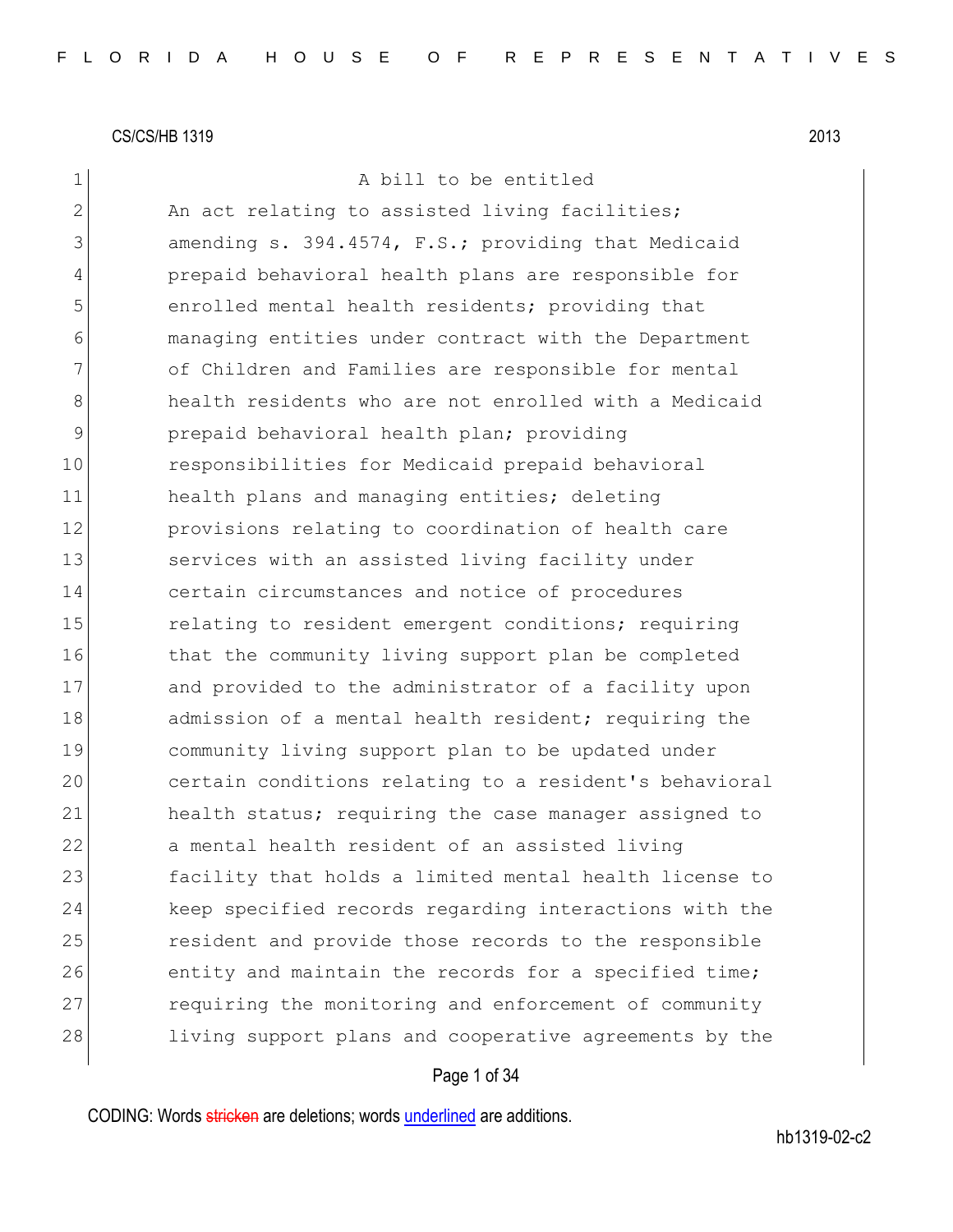29 case manager; amending s. 400.0078, F.S.; requiring 30 that, upon admission to a long-term care facility, a 31 resident or the representative of a resident be 32 informed that retaliatory action cannot be taken 33 against a resident for presenting grievances or for 34 exercising any other resident right; amending s. 35 429.07, F.S.; requiring an extended congregate care 36 license to be issued to certain facilities that have 37 been licensed as assisted living facilities under 38 certain circumstances; providing the purpose of an 39 extended congregate care license; providing that the 40 initial extended congregate care license of an 41 assisted living facility is provisional under certain 42 circumstances; requiring the licensee to notify the 43 Agency for Health Care Administration whenever it 44 accepts a resident who qualifies for extended 45 congregate care services; revising the frequency of 46 and conditions for monitoring visits to facilities 47 providing extended congregate care or limited nursing 48 services to residents; authorizing the agency to deny 49 or revoke a facility's extended congregate care 50 license under certain circumstances; providing that 51 bthe agency's monitoring visits may be in conjunction 52 with other agency inspections; amending s. 429.075, 53 F.S.; requiring an assisted living facility that 54 serves one or more mental health residents to obtain a 55 limited mental health license; revising the methods 56 employed by a limited mental health facility relating

#### Page 2 of 34

CODING: Words stricken are deletions; words underlined are additions.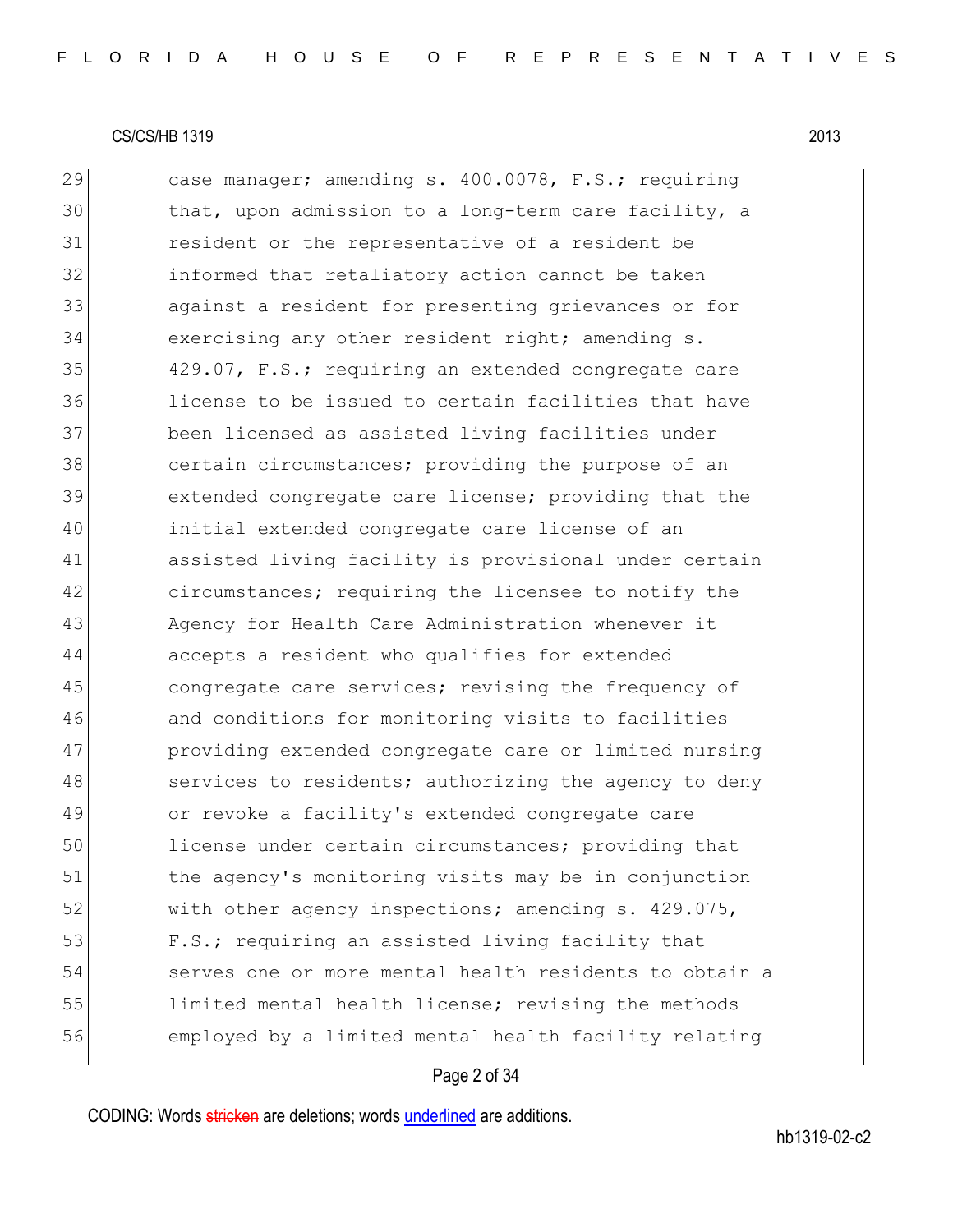57 to placement requirements to include providing the 58 Department of Children and Families that a request for 59 documentation was sent within a specified period of 60 time after admission; amending s.  $429.14$ , F.S.; 61 revising the actions under which the agency may deny, 62 revoke, or suspend the license of an assisted living 63 facility or impose an administrative fine; revising 64 the criteria upon which the agency must deny or revoke 65 the license of an assisted living facility; providing 66 that the licensee may present certain factors in 67 mitigation of the revocation of a license; requiring 68 the agency to impose an immediate moratorium on the 69 license of an assisted living facility under certain 70 circumstances; deleting a requirement that the agency 71 to provide a list of facilities with denied, 72 suspended, or revoked licenses to the Department of 73 Business and Professional Requlation; exempting a 74 facility from the 45-day notice requirement if the 75 agency requires the facility to relocate residents 76 under certain circumstances; amending s. 429.19, F.S.; 77 revising provisions relating to the determination of 78 and the amounts and uses of administrative fines; 79 amending s. 429.41, F.S.; revising provisions relating 80 to agency inspections of a facility that has been 81 cited for certain licensure violations; amending s. 82 429.52, F.S.; requiring new employees of assisted 83 living facilities to attend an orientation; requiring 84 verification of completion of the orientation by the

## Page 3 of 34

CODING: Words stricken are deletions; words underlined are additions.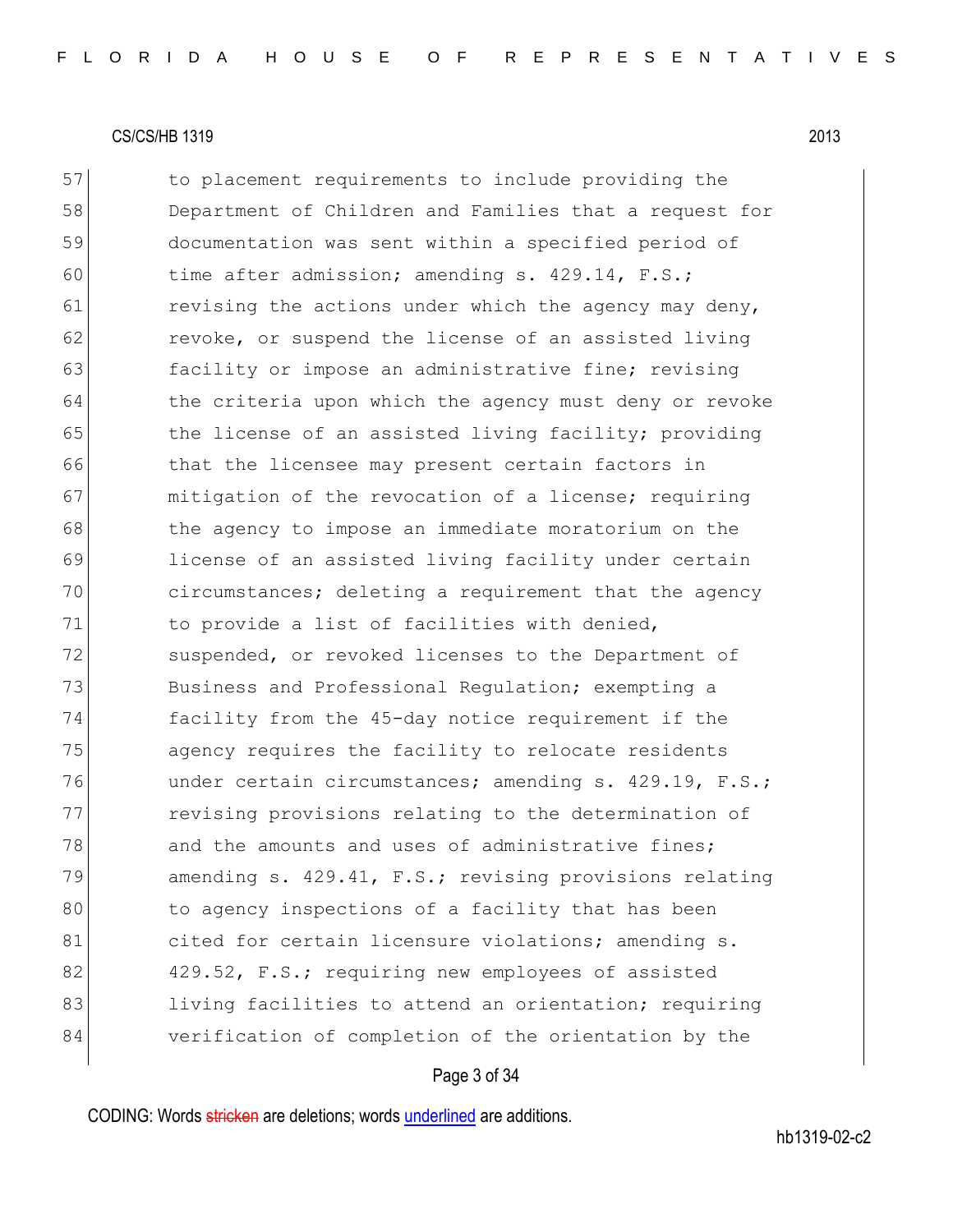85 employee and requiring this information to be 86 maintained by the assisted living facility; conforming 87 a cross-reference; requiring the agency to establish a 88 database for the collection of certain information; 89 **providing sanctions for failure to comply with** 90 reporting requirements; amending s. 429.54, F.S.; 91 requiring the development of electronic systems of 92 communication among all agencies involved in the 93 regulation of assisted living facilities; creating s. 94 429.55, F.S.; requiring the agency to submit a report 95 to the Governor and the Legislature; creating s. 96 429.56, F.S.; requiring the agency to propose a rating 97 System of assisted living facilities for consumers; 98 providing criteria for the content and a timetable for 99 the implementation of the rating system; providing 100 appropriations; providing an effective date. 101 102 Be It Enacted by the Legislature of the State of Florida: 103 104 Section 1. Section 394.4574, Florida Statutes, is amended 105 to read: 106 394.4574 Department Responsibilities for coordination of 107 services for a mental health resident who resides in an assisted 108 living facility that holds a limited mental health license.-109 (1) As used in this section, the term "mental health 110 resident, for purposes of this section, means an individual who 111 receives social security disability income due to a mental 112 disorder as determined by the Social Security Administration or

## Page 4 of 34

CODING: Words stricken are deletions; words underlined are additions.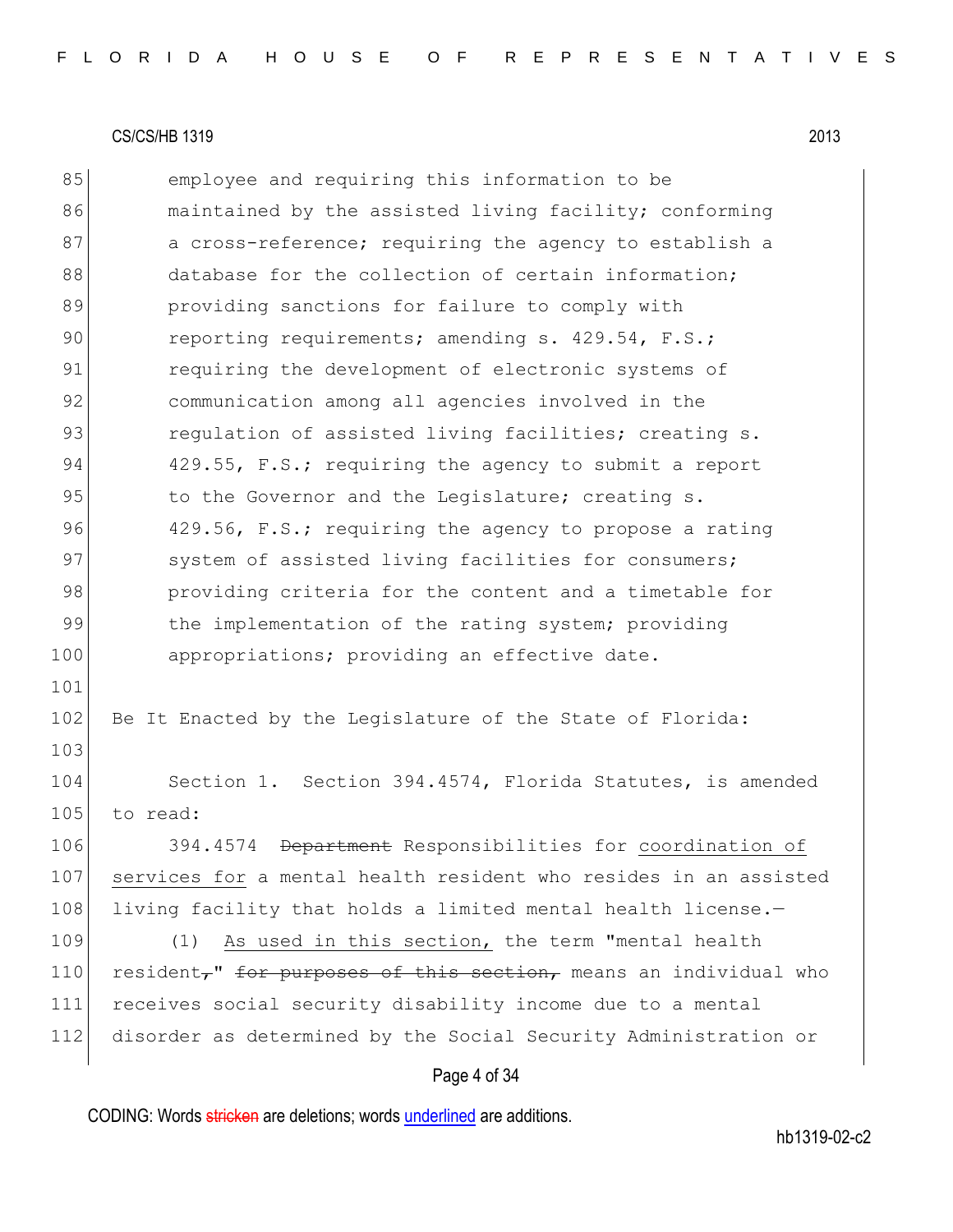113 receives supplemental security income due to a mental disorder 114 as determined by the Social Security Administration and receives 115 optional state supplementation.

116 (2) Medicaid prepaid behavioral health plans are 117 responsible for enrolled mental health residents, and managing 118 entities under contract with the department are responsible for 119 mental health residents who are not enrolled with a Medicaid 120 prepaid behavioral health plan. Each responsible entity shall 121 The department must ensure that:

 (a) A mental health resident has been assessed by a psychiatrist, clinical psychologist, clinical social worker, or psychiatric nurse, or an individual who is supervised by one of these professionals, and determined to be appropriate to reside in an assisted living facility. The documentation must be provided to the administrator of the facility within 30 days after the mental health resident has been admitted to the facility. An evaluation completed upon discharge from a state 130 mental hospital meets the requirements of this subsection related to appropriateness for placement as a mental health 132 resident if it was completed within 90 days before prior to 133 admission to the facility.

 (b) A cooperative agreement, as required in s. 429.075, is developed between the mental health care services provider that serves a mental health resident and the administrator of the assisted living facility with a limited mental health license in 138 which the mental health resident is living. Any entity that provides Medicaid prepaid health plan services shall ensure the 140 appropriate coordination of health care services with an

## Page 5 of 34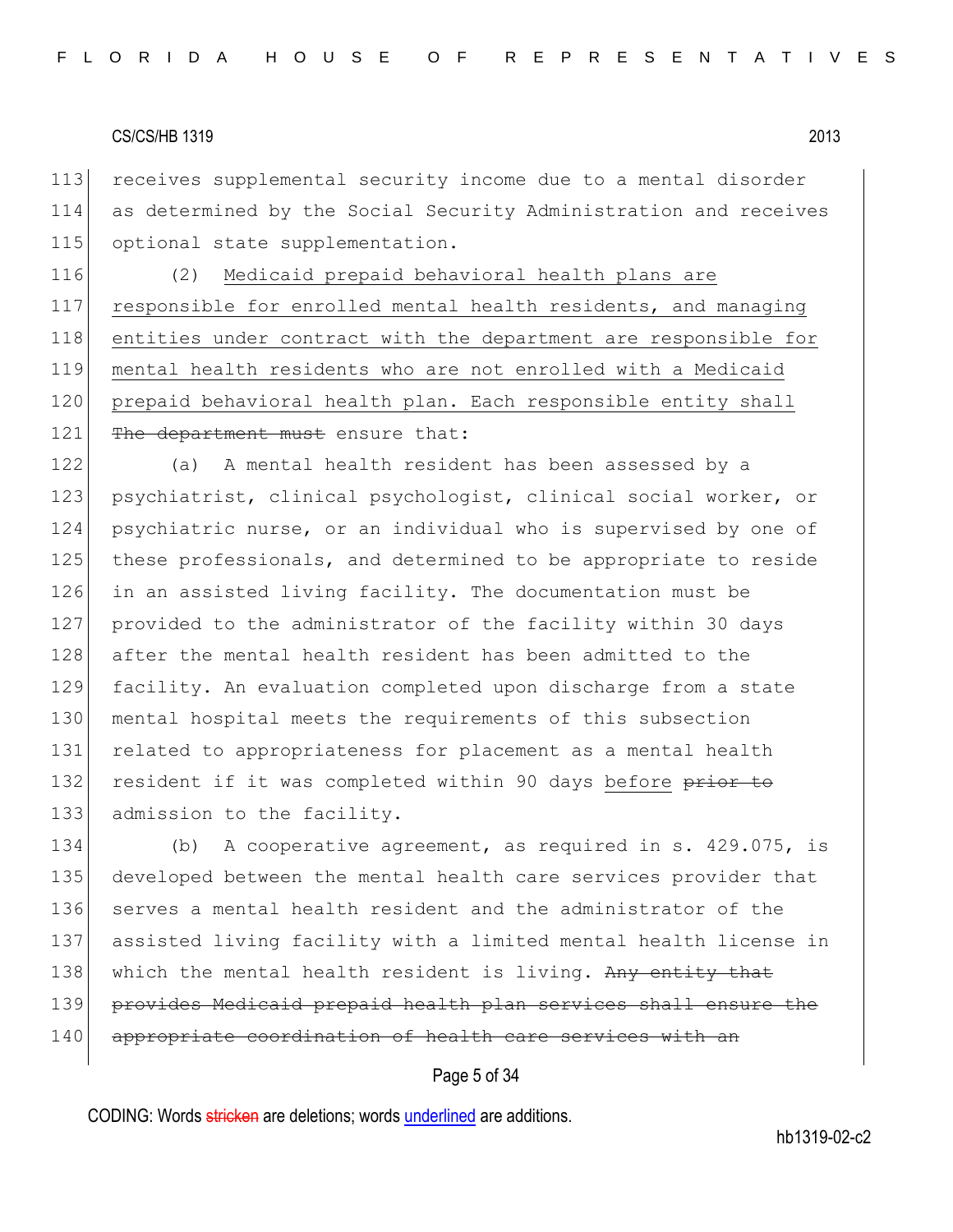141 assisted living facility in cases where a Medicaid recipient is 142 both a member of the entity's prepaid health plan and a resident 143 of the assisted living facility. If the entity is at risk for 144 Medicaid targeted case management and behavioral health 145 services, the entity shall inform the assisted living facility 146 of the procedures to follow should an emergent condition arise.

147 (c) The community living support plan, as defined in s. 148 429.02, has been prepared by a mental health resident and a 149 mental health case manager of that resident in consultation with 150 the administrator of the facility or the administrator's 151 designee. The plan must be completed and provided to the 152 administrator of the assisted living facility with a limited 153 mental health license in which the mental health resident lives 154 upon the resident's admission. The support plan and the 155 agreement may be in one document.

156 (d) The assisted living facility with a limited mental 157 health license is provided with documentation that the 158 individual meets the definition of a mental health resident.

159 (e) The mental health services provider assigns a case 160 manager to each mental health resident for whom the entity is 161 responsible who lives in an assisted living facility with a 162 <del>limited mental health license</del>. The case manager is responsible 163 for coordinating the development of and implementation of the 164 community living support plan defined in s. 429.02. The plan 165 must be updated at least annually or when there is a significant 166 change to the resident's behavioral health status, such as an 167 inpatient admission, medications, level of service, or 168 residence. Each case manager shall keep a record of the date and

## Page 6 of 34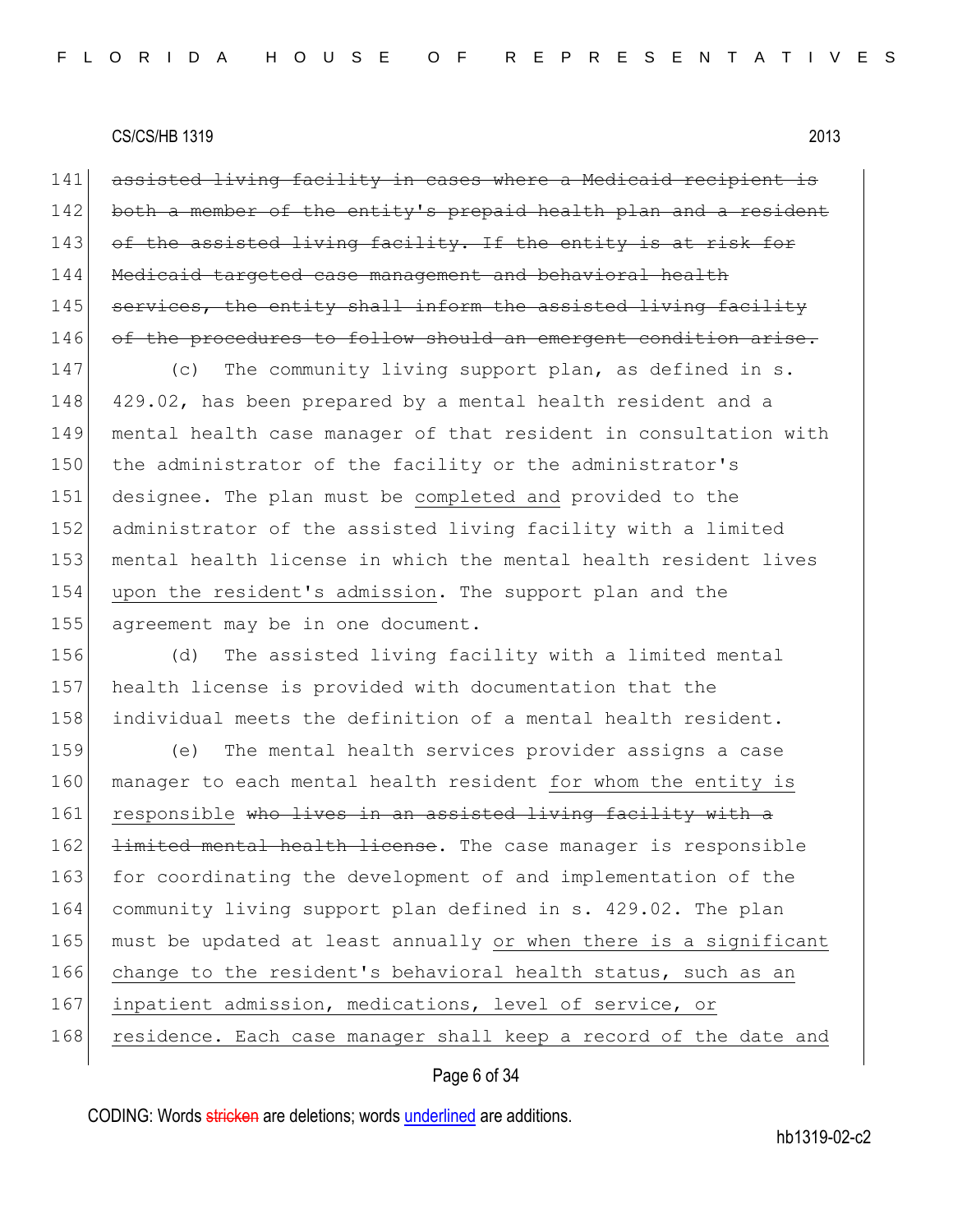169 time of any face-to-face interaction with the resident and make 170 the record available to the responsible entity for inspection. 171 The record must be retained for at least 2 years after the date 172 of the most recent interaction.

173 (f) Adequate and consistent monitoring and enforcement of 174 community living support plans and cooperative agreements are 175 conducted by the resident's case manager.

176 (g) Concerns are reported to the appropriate regulatory 177 oversight organization if a regulated provider fails to deliver 178 appropriate services or otherwise acts in a manner that has the 179 potential to result in harm to the resident.

180 (3) The Secretary of Children and Families Family 181 Services, in consultation with the Agency for Health Care 182 Administration, shall annually require each district 183 administrator to develop, with community input, a detailed 184 annual plan that demonstrates detailed plans that demonstrate 185 how the district will ensure the provision of state-funded 186 mental health and substance abuse treatment services to 187 residents of assisted living facilities that hold a limited 188 mental health license. These plans must be consistent with the 189 substance abuse and mental health district plan developed 190 pursuant to s. 394.75 and must address case management services; 191 access to consumer-operated drop-in centers; access to services 192 during evenings, weekends, and holidays; supervision of the 193 clinical needs of the residents; and access to emergency 194 psychiatric care.

195 Section 2. Subsection (2) of section 400.0078, Florida 196 Statutes, is amended to read:

#### Page 7 of 34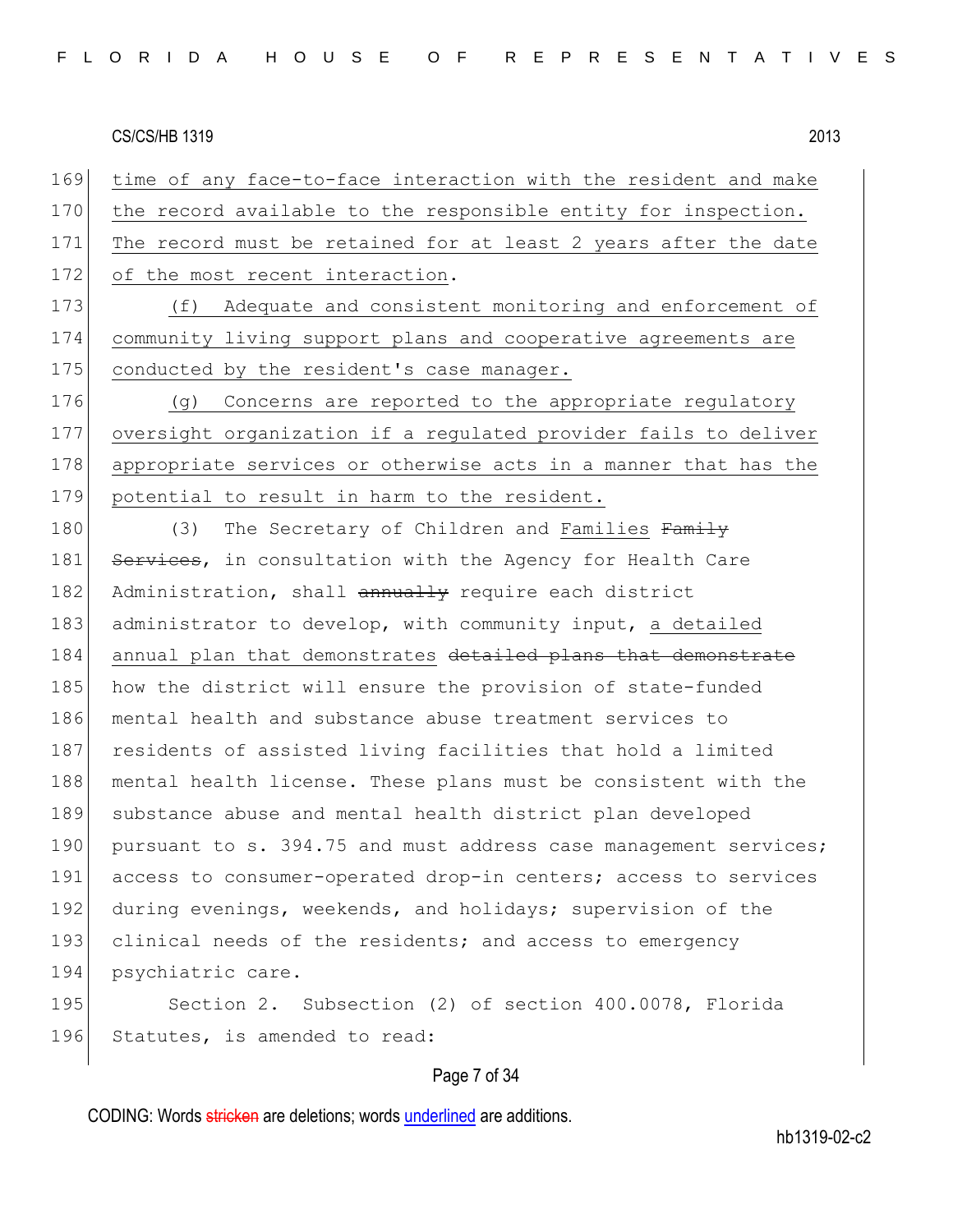197 400.0078 Citizen access to State Long-Term Care Ombudsman 198 Program services.-

199 (2) Every resident or representative of a resident shall 200 | receive, Upon admission to a long-term care facility, each 201 resident or representative of a resident must receive 202 information regarding the purpose of the State Long-Term Care 203 Ombudsman Program, the statewide toll-free telephone number for 204 receiving complaints, information that retaliatory action cannot 205 be taken against a resident for presenting grievances or for 206 exercising any other resident right, and other relevant 207 information regarding how to contact the program. Residents or 208 their representatives must be furnished additional copies of 209 this information upon request.

210 Section 3. Paragraphs (b) and (c) of subsection (3) of 211 section 429.07, Florida Statutes, are amended to read:

212 429.07 License required; fee.-

213 (3) In addition to the requirements of s. 408.806, each 214 license granted by the agency must state the type of care for 215 which the license is granted. Licenses shall be issued for one 216 or more of the following categories of care: standard, extended 217 congregate care, limited nursing services, or limited mental 218 health.

219 (b) An extended congregate care license shall be issued to 220 facilities that have been licensed as assisted living facilities 221 for 2 years or more and that provide providing, directly or 222 through contract, services beyond those authorized in paragraph 223 (a), including services performed by persons licensed under part 224 I of chapter 464 and supportive services, as defined by rule, to

#### Page 8 of 34

CODING: Words stricken are deletions; words underlined are additions.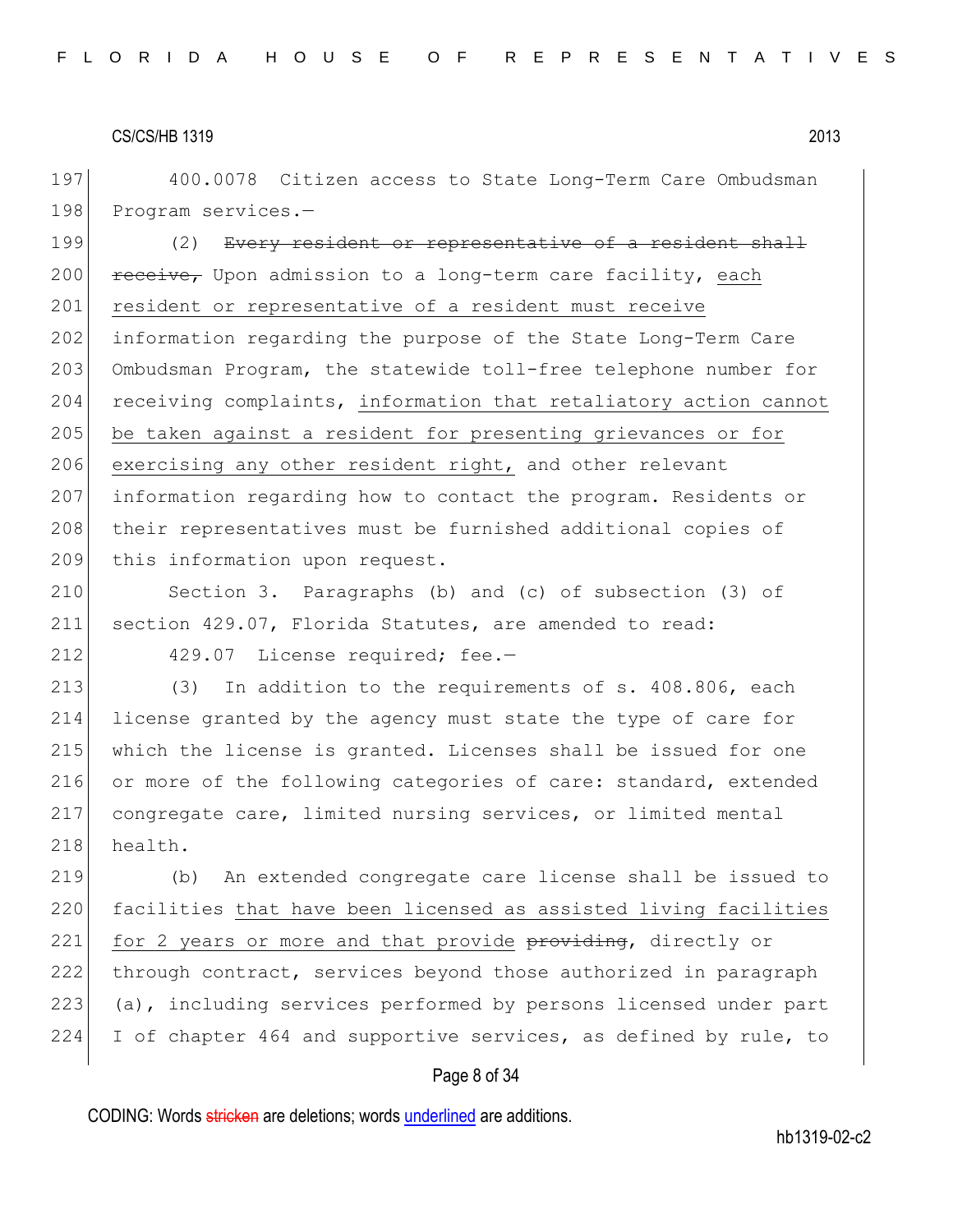225 persons who would otherwise be disqualified from continued 226 residence in a facility licensed under this part. An extended 227 congregate care license may also be issued to those facilities 228 that have provisional extended congregate care licenses and meet 229 the requirements for licensure under subparagraph 2. The primary 230 purpose of extended congregate care services is to allow 231 residents, as they become more impaired, the option of remaining 232 in a familiar setting from which they would otherwise be 233 disqualified for continued residency. A facility licensed to 234 provide extended congregate care services may also admit an 235 individual who exceeds the admission criteria for a facility 236 with a standard license if the individual is determined 237 appropriate for admission to the facility.

238 1. In order for extended congregate care services to be 239 provided, the agency must first determine that all requirements 240 established in law and rule are met and must specifically 241 designate, on the facility's license, that such services may be 242 provided and whether the designation applies to all or part of 243 the facility. Such designation may be made at the time of 244 initial licensure or relicensure, or upon request in writing by 245 a licensee under this part and part II of chapter 408. The 246 notification of approval or the denial of the request shall be 247 made in accordance with part II of chapter 408. Existing 248 facilities qualifying to provide extended congregate care 249 services must have maintained a standard license and may not 250 have been subject to administrative sanctions during the 251 previous 2 years, or since initial licensure if the facility has 252 been licensed for less than 2 years, for any of the following

#### Page 9 of 34

CODING: Words stricken are deletions; words underlined are additions.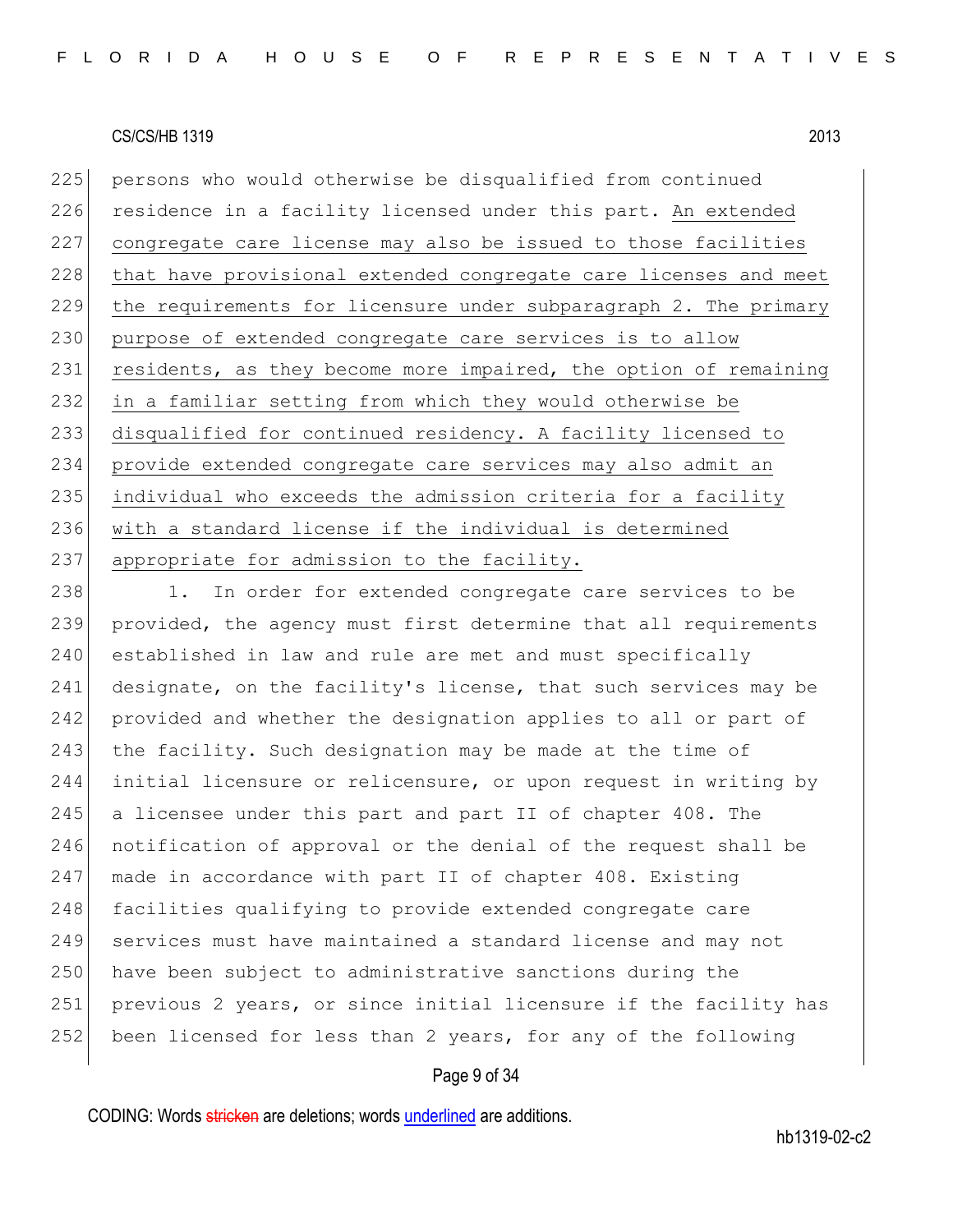| 253 | reasons:                                                            |
|-----|---------------------------------------------------------------------|
| 254 | A class I or class II violation;<br>a.                              |
| 255 | Three or more repeat or recurring class III violations<br>b.        |
| 256 | of identical or similar resident care standards from which a        |
| 257 | pattern of noncompliance is found by the agency;                    |
| 258 | Three or more class III violations that were not<br>$\mathsf{C}$ .  |
| 259 | corrected in accordance with the corrective action plan approved    |
| 260 | by the agency;                                                      |
| 261 | d. Violation of resident care standards which results in            |
| 262 | requiring the facility to employ the services of a consultant       |
| 263 | pharmacist or consultant dietitian;                                 |
| 264 | Denial, suspension, or revocation of a license for<br>$e_{\bullet}$ |
| 265 | another facility licensed under this part in which the applicant    |
| 266 | for an extended congregate care license has at least 25 percent     |
| 267 | ownership interest; or                                              |
| 268 | Imposition of a moratorium pursuant to this part or<br>f.           |
| 269 | part II of chapter 408 or initiation of injunctive proceedings.     |
| 270 | If an assisted living facility has been licensed for<br>2.          |
| 271 | less than 2 years but meets all other licensure requirements for    |
| 272 | an extended congregate care license, the facility shall be          |
| 273 | issued a provisional extended congregate care license for 6         |
| 274 | months. Within the first 3 months after the provisional license     |
| 275 | is issued, the licensee shall notify the agency when the            |
| 276 | facility has admitted an extended congregate care resident,         |
| 277 | after which an unannounced inspection shall be made to determine    |
| 278 | compliance with requirements of an extended congregate care         |
| 279 | license. If the licensee demonstrates compliance with all of the    |
| 280 | requirements of an extended congregate care license during the      |
|     |                                                                     |

# Page 10 of 34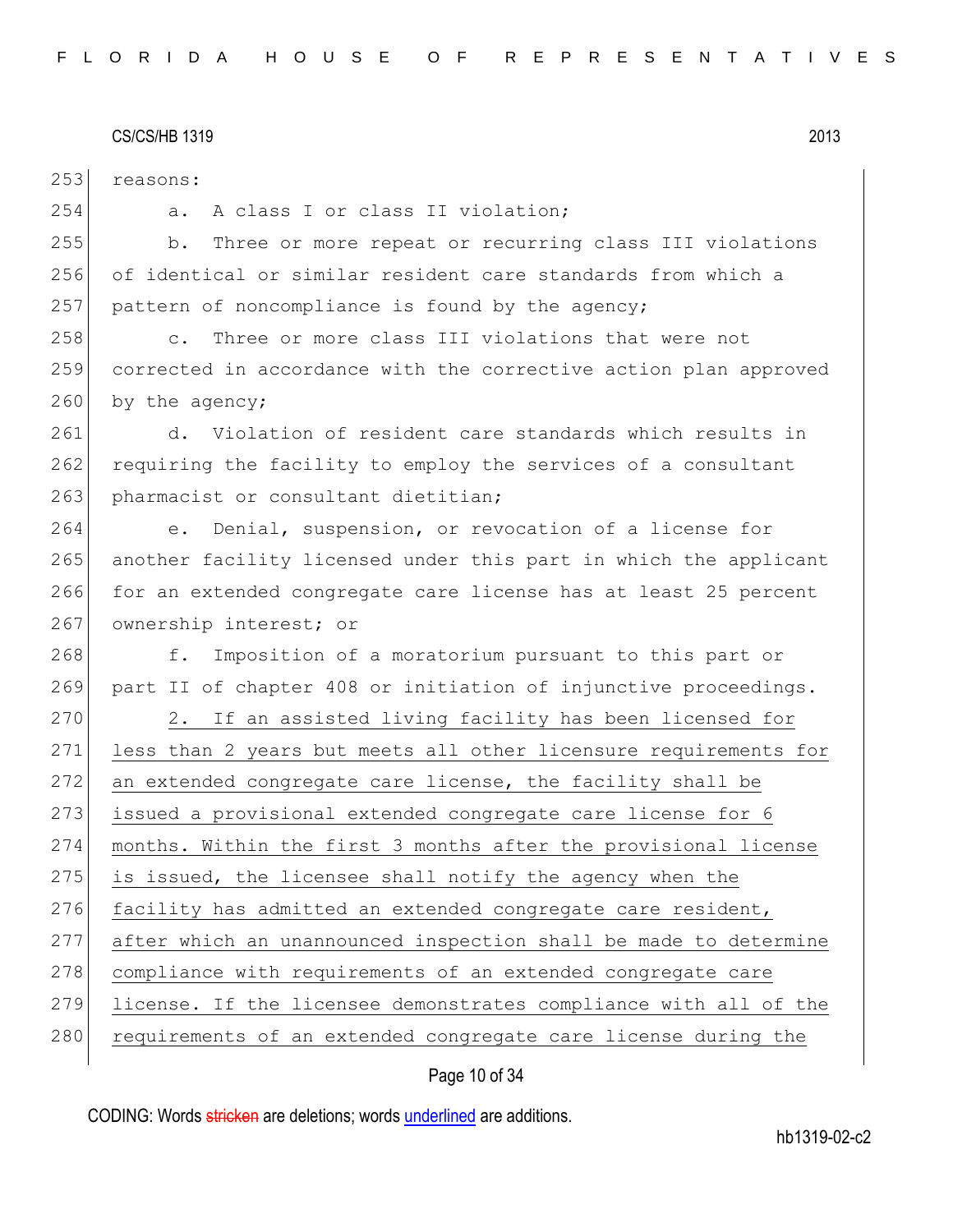281 inspection, the licensee shall be issued an extended congregate 282 care license. In addition to sanctions authorized under this 283 part, if violations are found during the inspection and the 284 licensee fails to demonstrate compliance with all assisted 285 living requirements during a followup inspection, the licensee 286 shall immediately suspend extended congregate care services and 287 the provisional extended congregate care license expires.

288  $\vert$  3.2. A facility that is licensed to provide extended 289 congregate care services shall maintain a written progress 290 report on each person who receives services which describes the 291 type, amount, duration, scope, and outcome of services that are 292 rendered and the general status of the resident's health. A 293 registered nurse, or appropriate designee, representing the 294 agency shall visit the facility at least twice a year quarterly 295 to monitor residents who are receiving extended congregate care 296 services and to determine if the facility is in compliance with 297 this part, part II of chapter 408, and relevant rules. One of 298 the visits may be in conjunction with the regular survey. The 299 monitoring visits may be provided through contractual 300 arrangements with appropriate community agencies. A registered 301 nurse shall serve as part of the team that inspects the 302 facility. The agency may waive one of the required yearly 303 monitoring visits for a facility that has been licensed for at 304 least 24 months to provide extended congregate care services,  $305$  if, during the inspection, the registered nurse determines that 306 extended congregate care services are being provided 307 appropriately, and if the facility has held an extended 308 congregate care license during the last 24 months, has had no

## Page 11 of 34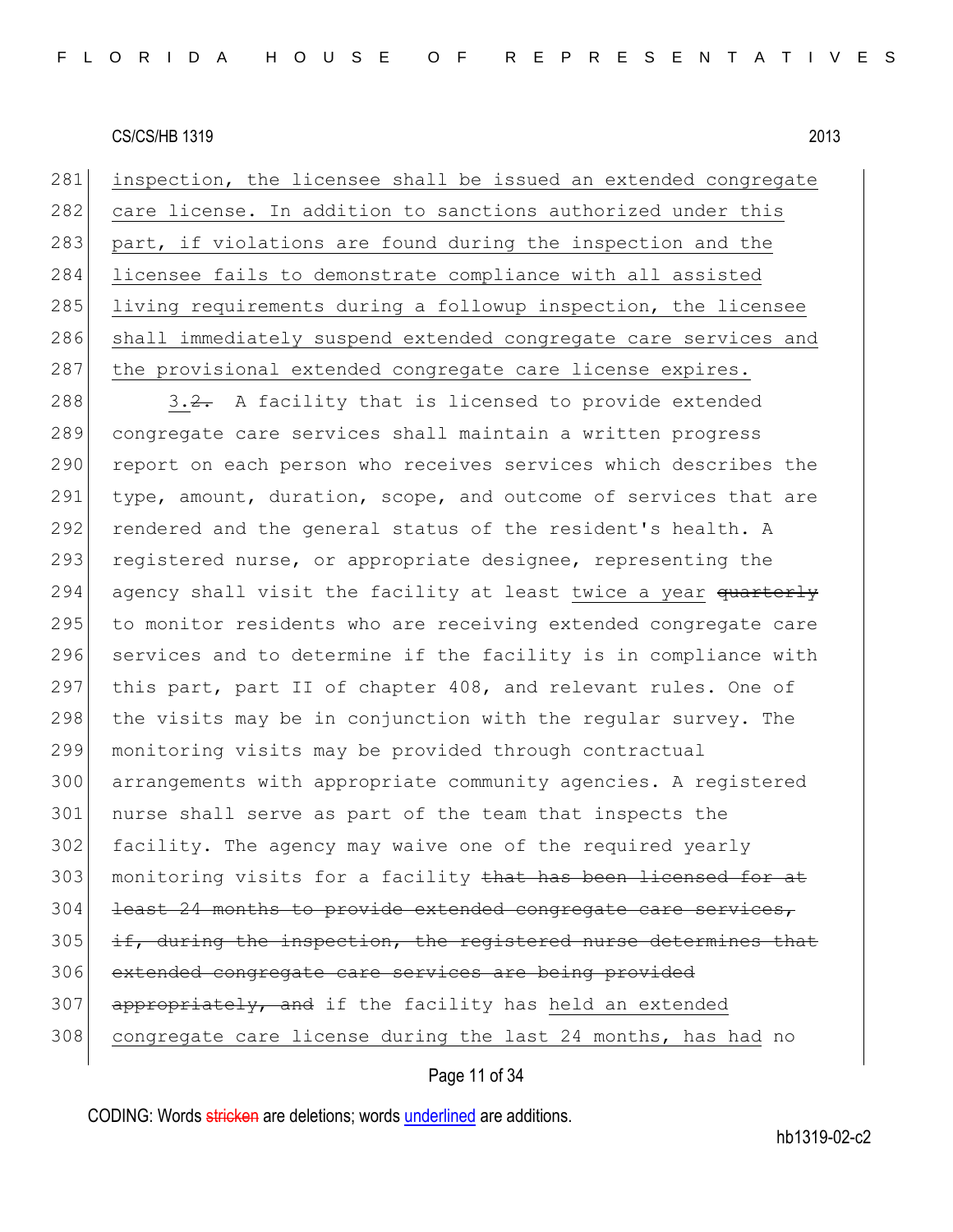309 class I or class II violations, has had and no uncorrected class 310 III violations, and has had no confirmed ombudsman council 311 complaints that resulted in a citation for licensure. The agency 312 must first consult with the long-term care ombudsman council for  $313$  the area in which the facility is located to determine if any 314 complaints have been made and substantiated about the quality of 315 services or care. The agency may not waive one of the required 316 yearly monitoring visits if complaints have been made and 317 substantiated.

 $318$  4.3. A facility that is licensed to provide extended 319 congregate care services must:

320 a. Demonstrate the capability to meet unanticipated 321 resident service needs.

 b. Offer a physical environment that promotes a homelike setting, provides for resident privacy, promotes resident independence, and allows sufficient congregate space as defined 325 by rule.

326 c. Have sufficient staff available, taking into account 327 the physical plant and firesafety features of the building, to 328 assist with the evacuation of residents in an emergency.

329 d. Adopt and follow policies and procedures that maximize 330 resident independence, dignity, choice, and decisionmaking to 331 permit residents to age in place, so that moves due to changes 332 in functional status are minimized or avoided.

 e. Allow residents or, if applicable, a resident's representative, designee, surrogate, guardian, or attorney in 335 fact to make a variety of personal choices, participate in developing service plans, and share responsibility in

## Page 12 of 34

CODING: Words stricken are deletions; words underlined are additions.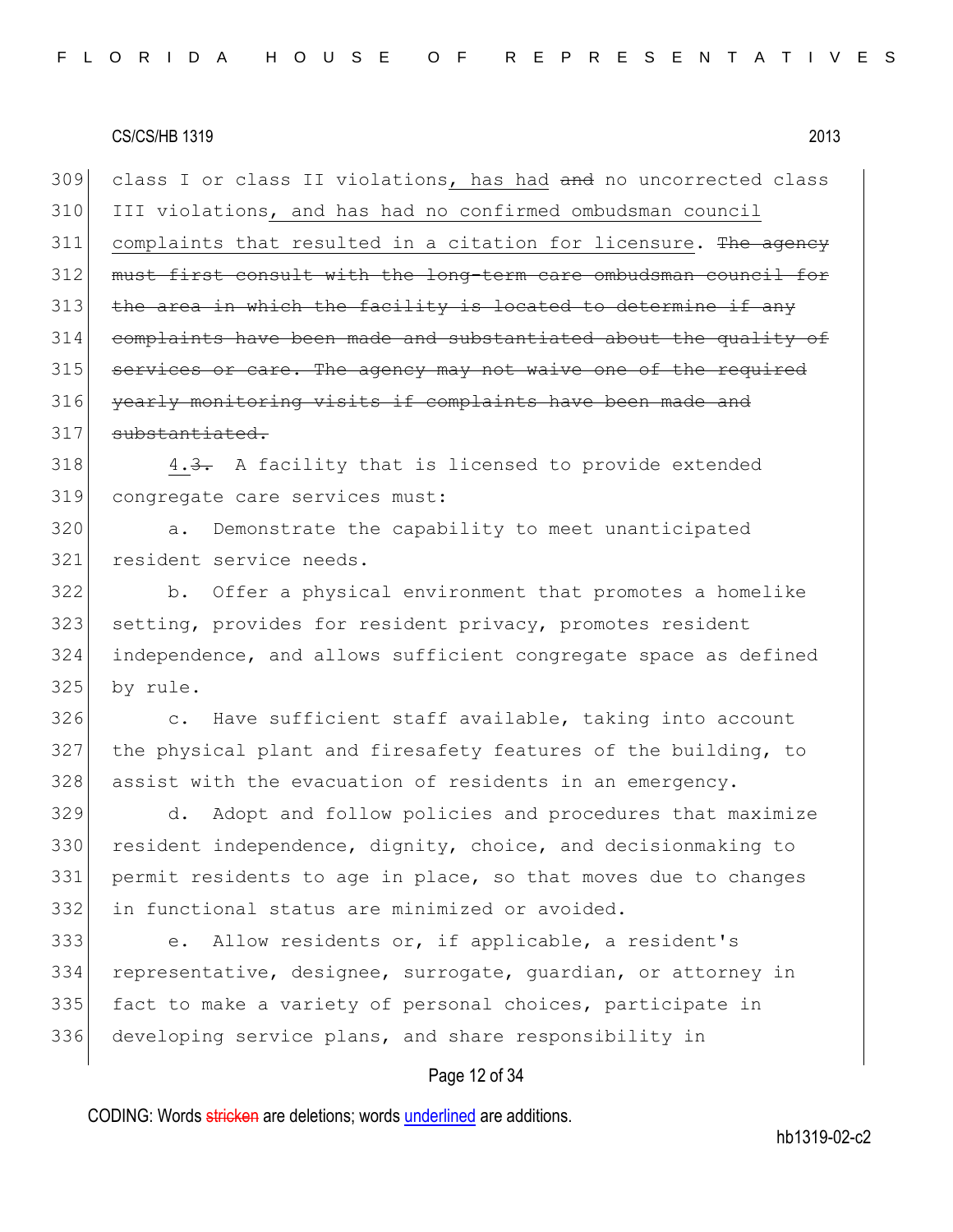337 decisionmaking.

338 f. Implement the concept of managed risk.

339 g. Provide, directly or through contract, the services of 340 a person licensed under part I of chapter 464.

341 h. In addition to the training mandated in s. 429.52, 342 provide specialized training as defined by rule for facility 343 staff.

344 5.4. A facility that is licensed to provide extended congregate care services is exempt from the criteria for continued residency set forth in rules adopted under s. 429.41. A licensed facility must adopt its own requirements within 348 guidelines for continued residency set forth by rule. However, the facility may not serve residents who require 24-hour nursing 350 supervision. A licensed facility that provides extended congregate care services must also provide each resident with a written copy of facility policies governing admission and retention.

354 5. The primary purpose of extended congregate care  $355$  services is to allow residents, as they become more impaired,  $356$  the option of remaining in a familiar setting from which they 357 would otherwise be disqualified for continued residency. A 358 facility licensed to provide extended congregate care services 359 may also admit an individual who exceeds the admission criteria 360 for a facility with a standard license, if the individual is 361 determined appropriate for admission to the extended congregate 362 eare facility.

363 6. Before the admission of an individual to a facility 364 licensed to provide extended congregate care services, the

## Page 13 of 34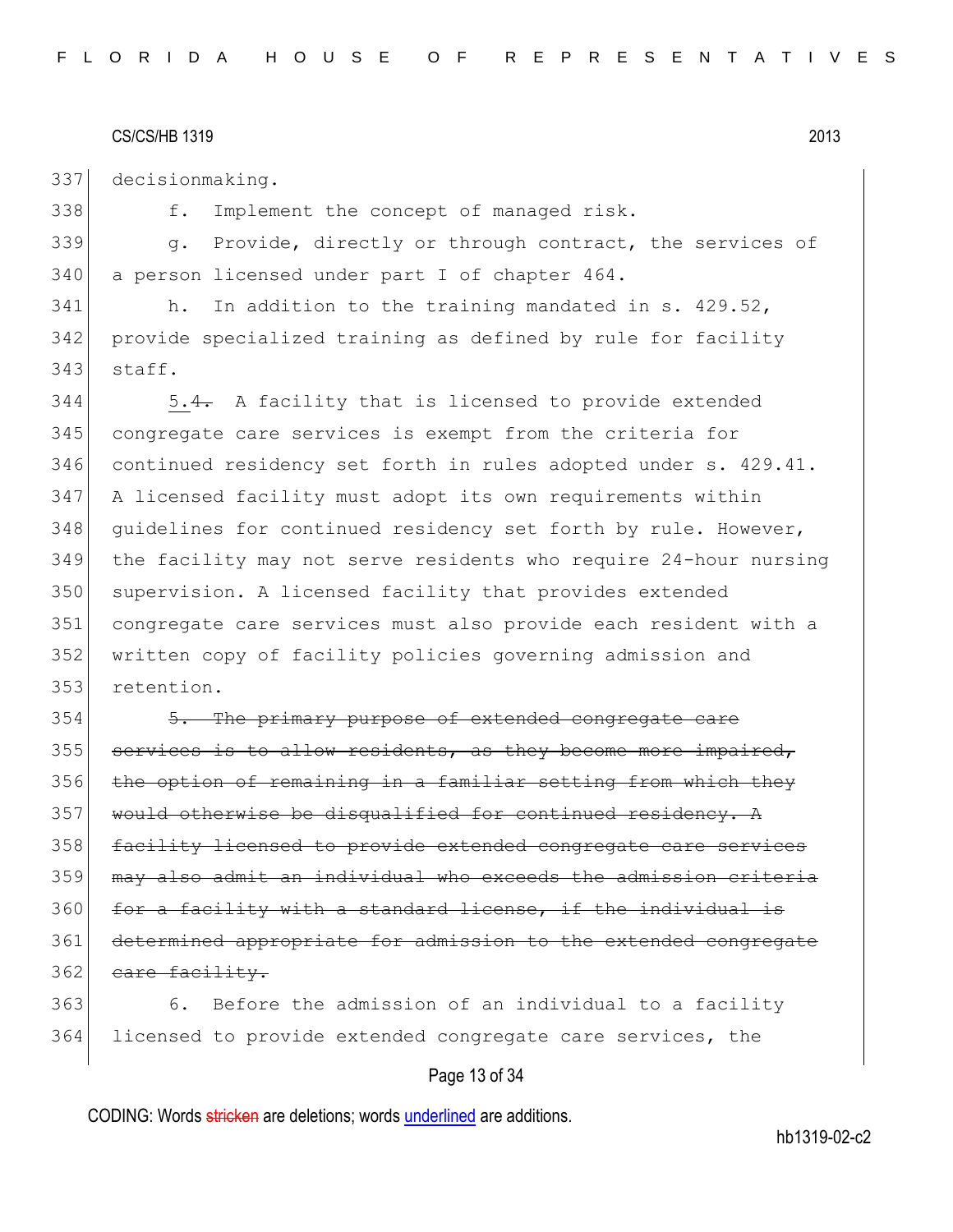individual must undergo a medical examination as provided in s. 429.26(4) and the facility must develop a preliminary service 367 plan for the individual.

368 7. If When a facility can no longer provide or arrange for services in accordance with the resident's service plan and 370 needs and the facility's policy, the facility must shall make arrangements for relocating the person in accordance with s. 429.28(1)(k).

373 8. Failure to provide extended congregate care services 374 may result in denial of extended congregate care license renewal.

 The agency may deny or revoke a facility's extended congregate 378 care license for not meeting the standards of an extended congregate care license or for any of the grounds listed in this 380 paragraph.

 (c) A limited nursing services license shall be issued to 382 a facility that provides services beyond those authorized in paragraph (a) and as specified in this paragraph.

 1. In order for limited nursing services to be provided in a facility licensed under this part, the agency must first determine that all requirements established in law and rule are met and must specifically designate, on the facility's license, that such services may be provided. Such designation may be made at the time of initial licensure or licensure renewal **relicensure,** or upon request in writing by a licensee under this part and part II of chapter 408. Notification of approval or denial of such request shall be made in accordance with part II

#### Page 14 of 34

CODING: Words stricken are deletions; words underlined are additions.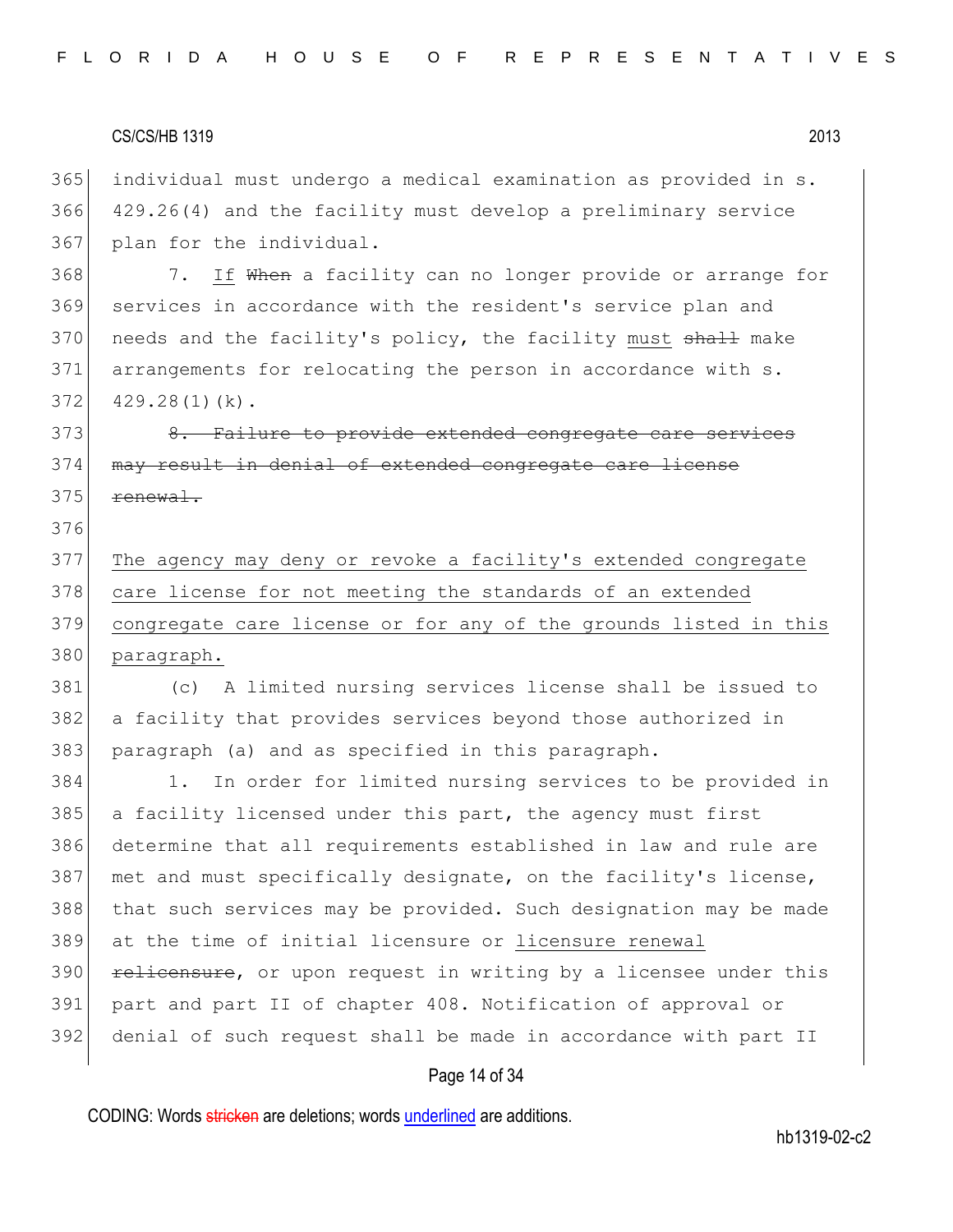393 of chapter 408. An existing facility that qualifies facilities 394 qualifying to provide limited nursing services must shall have 395 maintained a standard license and may not have been subject to 396 administrative sanctions that affect the health, safety, and 397 welfare of residents for the previous 2 years or since initial 398 licensure if the facility has been licensed for less than 2 399 years.

400 2. A facility Facilities that is are licensed to provide 401 limited nursing services shall maintain a written progress 402 report on each person who receives such nursing services. The 403 which report must describe describes the type, amount, duration, 404 scope, and outcome of services that are rendered and the general 405 status of the resident's health. A registered nurse representing 406 the agency shall visit the facility such facilities at least 407 annually twice a year to monitor residents who are receiving 408 limited nursing services and to determine if the facility is in 409 compliance with applicable provisions of this part, part II of 410 chapter 408, and related rules. The monitoring visits may be 411 provided through contractual arrangements with appropriate 412 community agencies. A registered nurse shall also serve as part 413 of the team that inspects such facility. Visits may be in 414 conjunction with other agency inspections. The agency may waive 415 one of the required yearly monitoring visits for a facility that 416 has: 417 a. A limited nursing services license for at least 24 418 months; 419 b. No class I or class II violations and no uncorrected 420 class III violations; and

Page 15 of 34

CODING: Words stricken are deletions; words underlined are additions.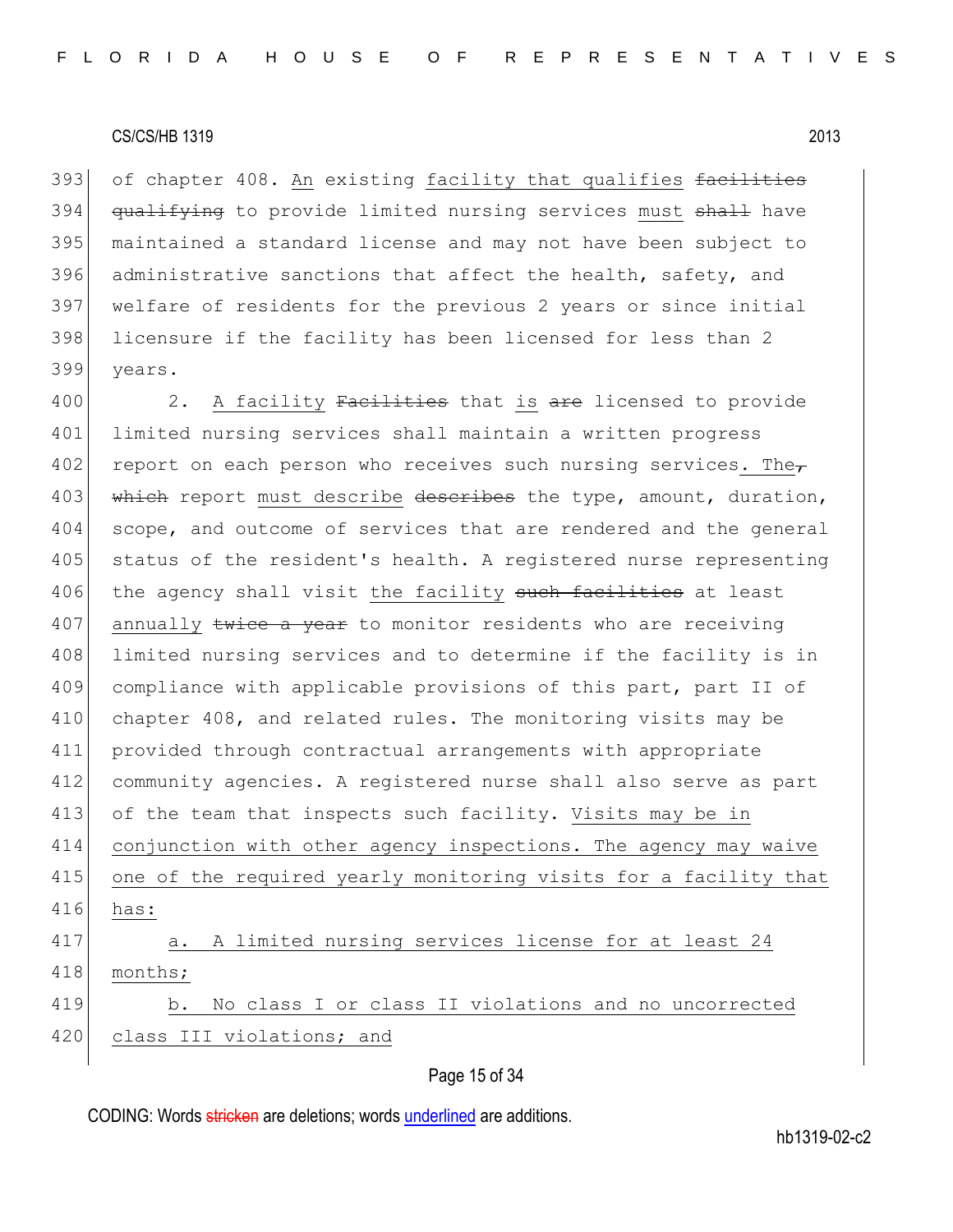421 c. No confirmed ombudsman council complaints that resulted 422 in a citation for licensure. 423 3. A person who receives limited nursing services under 424 this part must meet the admission criteria established by the 425 agency for assisted living facilities. When a resident no longer 426 meets the admission criteria for a facility licensed under this 427 part, arrangements for relocating the person shall be made in 428 accordance with s. 429.28(1)(k), unless the facility is licensed 429 to provide extended congregate care services. 430 Section 4. Section 429.075, Florida Statutes, is amended 431 to read: 432 429.075 Limited mental health license.—An assisted living 433 facility that serves one three or more mental health residents 434 must obtain a limited mental health license. 435 (1) To obtain a limited mental health license, a facility 436 must hold a standard license as an assisted living facility, 437 must not have any current uncorrected deficiencies or 438 violations, and must ensure that, within 6 months after 439 receiving a limited mental health license, the facility 440 administrator and the staff of the facility who are in direct 441 contact with mental health residents must complete training of 442 no less than 6 hours related to their duties. Such designation 443 may be made at the time of initial licensure or relicensure or 444 upon request in writing by a licensee under this part and part 445 II of chapter 408. Notification of approval or denial of such 446 request shall be made in accordance with this part, part II of 447 chapter 408, and applicable rules. This training must  $\frac{11}{11}$  be 448 provided by or approved by the Department of Children and

#### Page 16 of 34

CODING: Words stricken are deletions; words underlined are additions.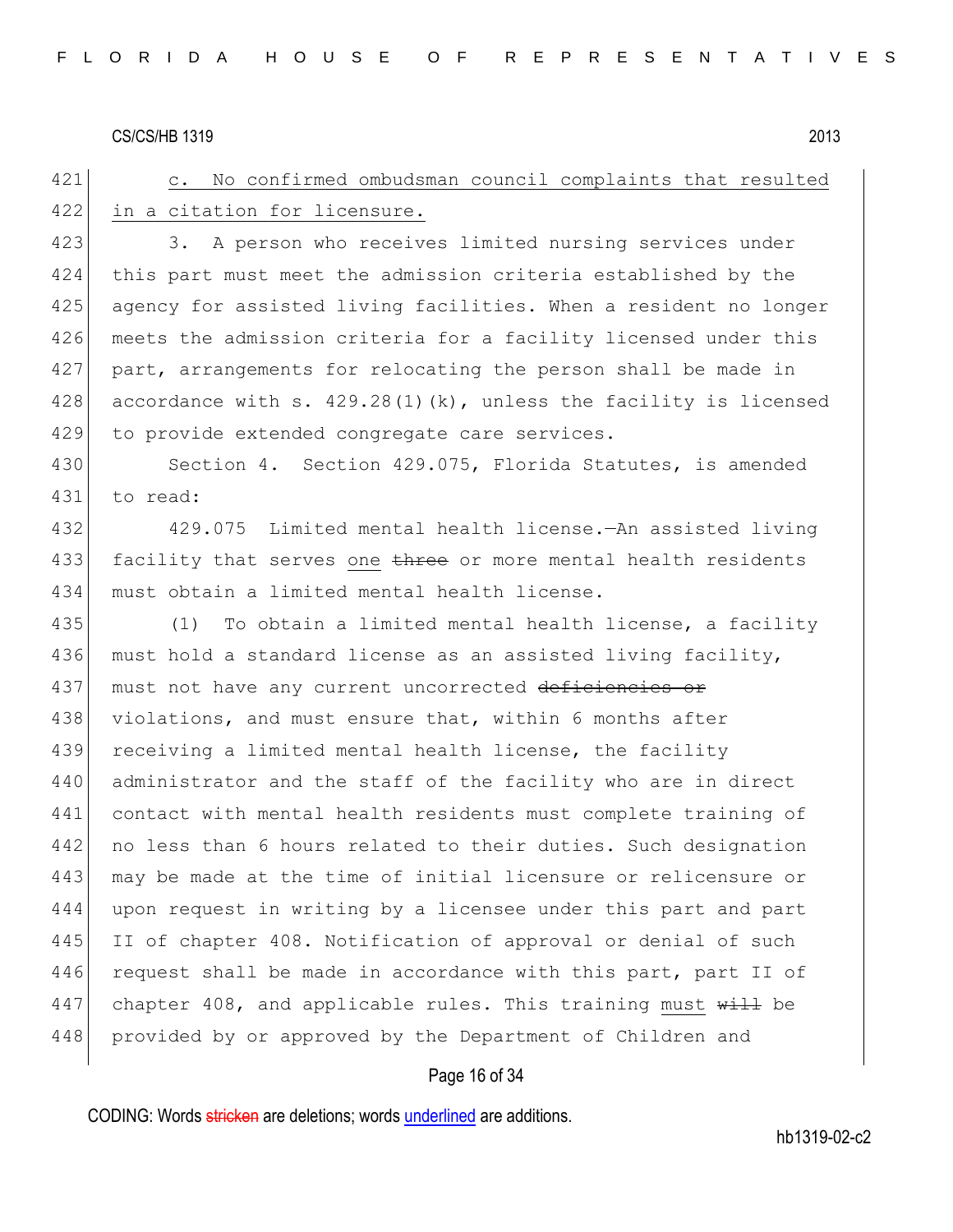449 Families Family Services.

450 (2) A facility that is Facilities licensed to provide 451 services to mental health residents must shall provide 452 appropriate supervision and staffing to provide for the health, 453 safety, and welfare of such residents.

454 (3) A facility that has a limited mental health license 455 must:

456 (a) Have a copy of each mental health resident's community 457 living support plan and the cooperative agreement with the 458 mental health care services provider. The support plan and the 459 agreement may be combined.

460 (b) Have documentation that is provided by the Department 461 of Children and Families Family Services that each mental health 462 resident has been assessed and determined to be able to live in 463 the community in an assisted living facility that has with a 464 limited mental health license or provide written evidence that a 465 request for documentation was sent to the Department of Children 466 and Families within 72 hours of admission.

467 (c) Make the community living support plan available for 468 inspection by the resident, the resident's legal quardian, the 469 resident's health care surrogate, and other individuals who have 470 a lawful basis for reviewing this document.

471 (d) Assist the mental health resident in carrying out the 472 activities identified in the individual's community living 473 support plan.

474 (4) A facility that has  $w$ ith a limited mental health 475 license may enter into a cooperative agreement with a private 476 mental health provider. For purposes of the limited mental

## Page 17 of 34

CODING: Words stricken are deletions; words underlined are additions.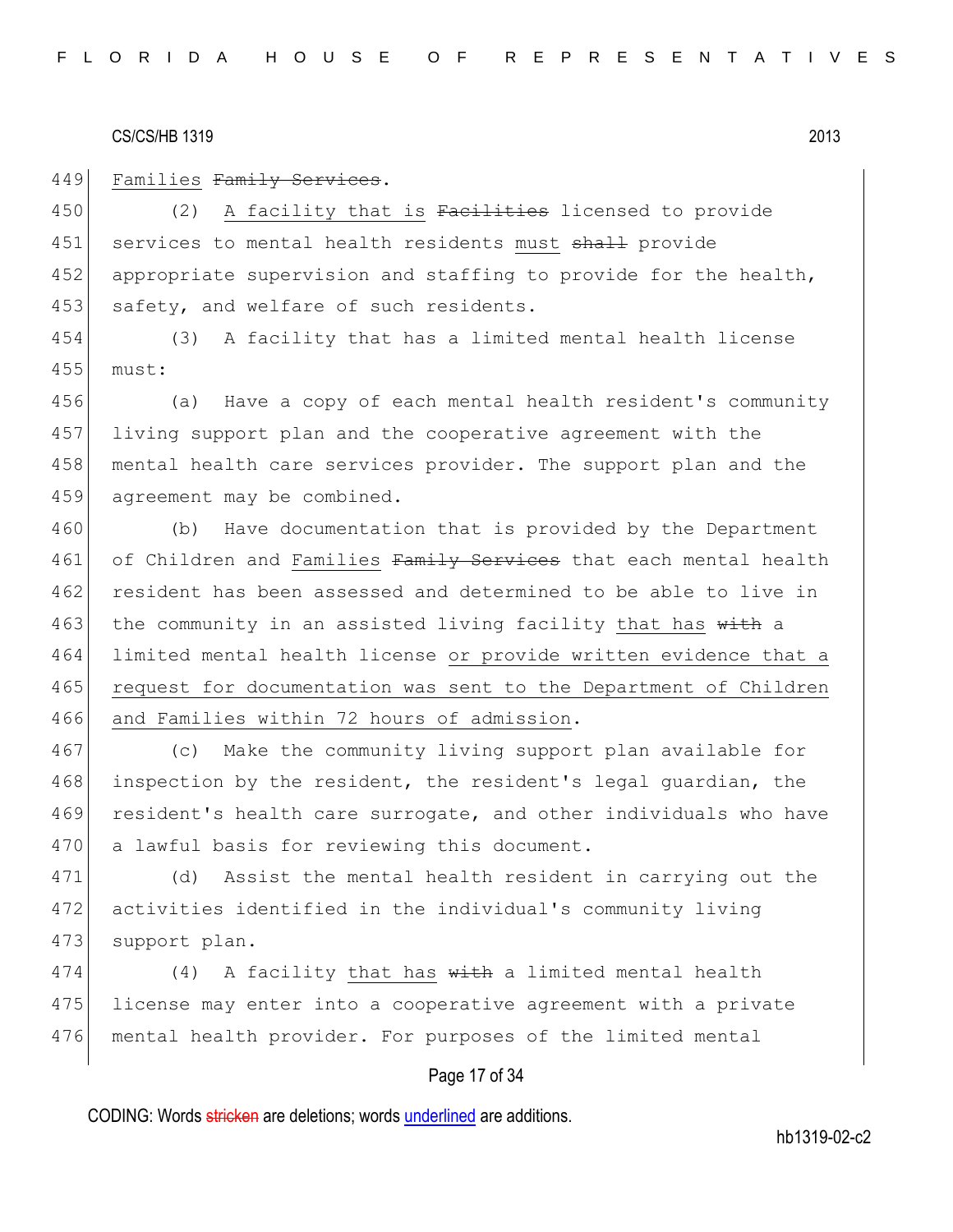477 health license, the private mental health provider may act as 478 the case manager.

479 Section 5. Section 429.14, Florida Statutes, is amended to 480 read:

481 429.14 Administrative penalties.-

482 (1) In addition to the requirements of part II of chapter 483 408, the agency may deny, revoke, and suspend any license issued 484 under this part and impose an administrative fine in the manner 485 provided in chapter 120 against a licensee for a violation of 486 any provision of this part, part II of chapter 408, or 487 applicable rules, or for any of the following actions by a 488 licensee, for the actions of any person subject to level 2 489 background screening under s. 408.809, or for the actions of any 490 facility staff employee:

491 (a) An intentional or negligent act seriously affecting 492 the health, safety, or welfare of a resident of the facility.

493 (b) A The determination by the agency that the owner lacks 494 the financial ability to provide continuing adequate care to 495 residents.

496 (c) Misappropriation or conversion of the property of a 497 resident of the facility.

498 (d) Failure to follow the criteria and procedures provided 499 under part I of chapter 394 relating to the transportation, 500 voluntary admission, and involuntary examination of a facility 501 resident.

502 (e) A citation of any of the following violations 503 deficiencies as specified in s. 429.19:

504 1. One or more cited class I violations deficiencies.

#### Page 18 of 34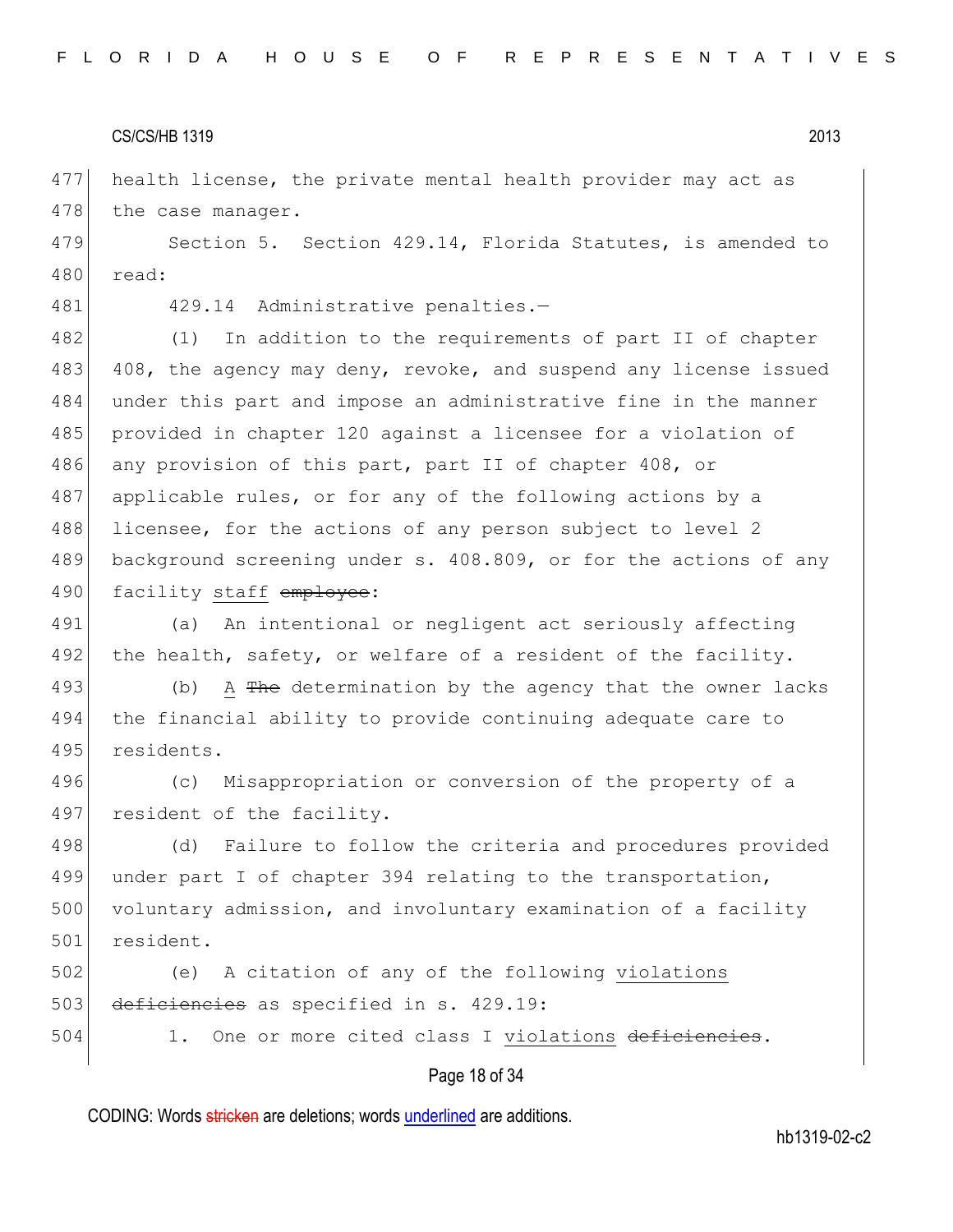505 2. Three or more cited class II violations deficiencies. 506 3. Five or more cited class III violations deficiencies 507 that have been cited on a single survey and have not been 508 corrected within the times specified.

509 (f) Failure to comply with the background screening 510 standards of this part, s.  $408.809(1)$ , or chapter  $435$ .

511 (g) Violation of a moratorium.

512 (h) Failure of the license applicant, the licensee during 513 relicensure, or a licensee that holds a provisional license to 514 meet the minimum license requirements of this part, or related 515 rules, at the time of license application or renewal.

516 (i) An intentional or negligent life-threatening act in 517 violation of the uniform firesafety standards for assisted 518 living facilities or other firesafety standards which that 519 threatens the health, safety, or welfare of a resident of a 520 facility, as communicated to the agency by the local authority 521 having jurisdiction or the State Fire Marshal.

522 (j) Knowingly operating any unlicensed facility or 523 providing without a license any service that must be licensed 524 under this chapter or chapter 400.

525 (k) Any act constituting a ground upon which application 526 for a license may be denied.

527 (2) Upon notification by the local authority having 528 jurisdiction or by the State Fire Marshal, the agency may deny 529 or revoke the license of an assisted living facility that fails 530 to correct cited fire code violations that affect or threaten 531 the health, safety, or welfare of a resident of a facility. 532 (3) The agency may deny or revoke a license of an  $\pm$ o any

#### Page 19 of 34

CODING: Words stricken are deletions; words underlined are additions.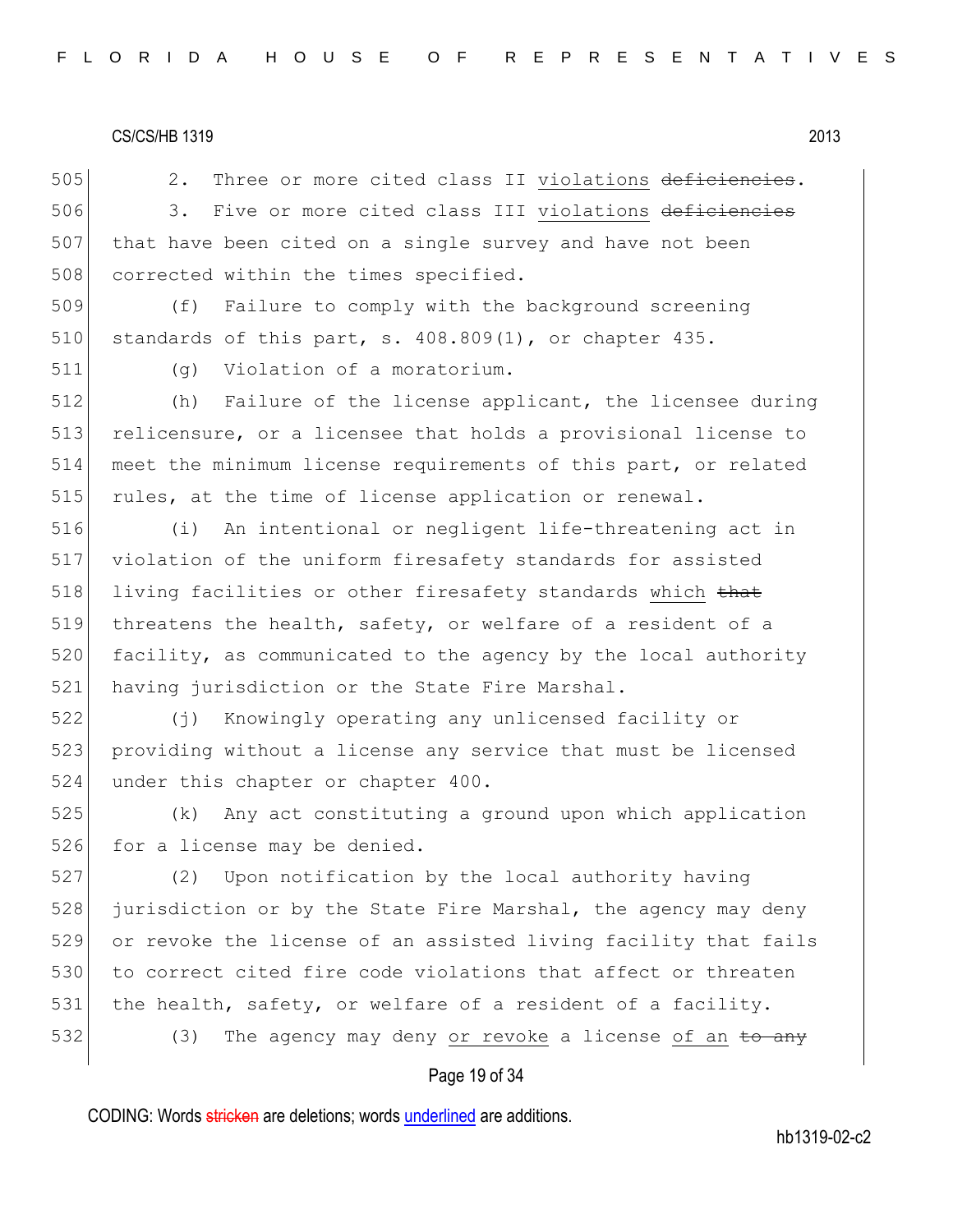533 applicant or controlling interest as defined in part II of 534 chapter 408 which has or had a 25-percent or greater financial 535 or ownership interest in any other facility that is licensed 536 under this part, or in any entity licensed by this state or 537 another state to provide health or residential care, if that 538 which facility or entity during the 5 years prior to the 539 application for a license closed due to financial inability to 540 operate; had a receiver appointed or a license denied, 541 suspended, or revoked; was subject to a moratorium; or had an 542 injunctive proceeding initiated against it. 543 (4) The agency shall deny or revoke the license of an 544 assisted living facility if: 545 (a) The applicant or licensee had a license that was 546 revoked by the agency, the Department of Children and Families, 547 the Department of Juvenile Justice, or the Agency for Persons 548 with Disabilities; 549 (b) There are two moratoria, issued pursuant to this part 550 or part II of chapter 408, within a 2-year period which are 551 imposed by final order; 552 (c) The facility is cited for two or more class I 553 violations arising from unrelated circumstances during the same 554 survey or investigation; or 555 (d) The facility is cited for two or more class I 556 violations arising from separate surveys or investigations 557 within a 2-year period that has two or more class I violations

558 that are similar or identical to violations identified by the

559 agency during a survey, inspection, monitoring visit,

560 complaint investigation occurring within the previous 2 years.

## Page 20 of 34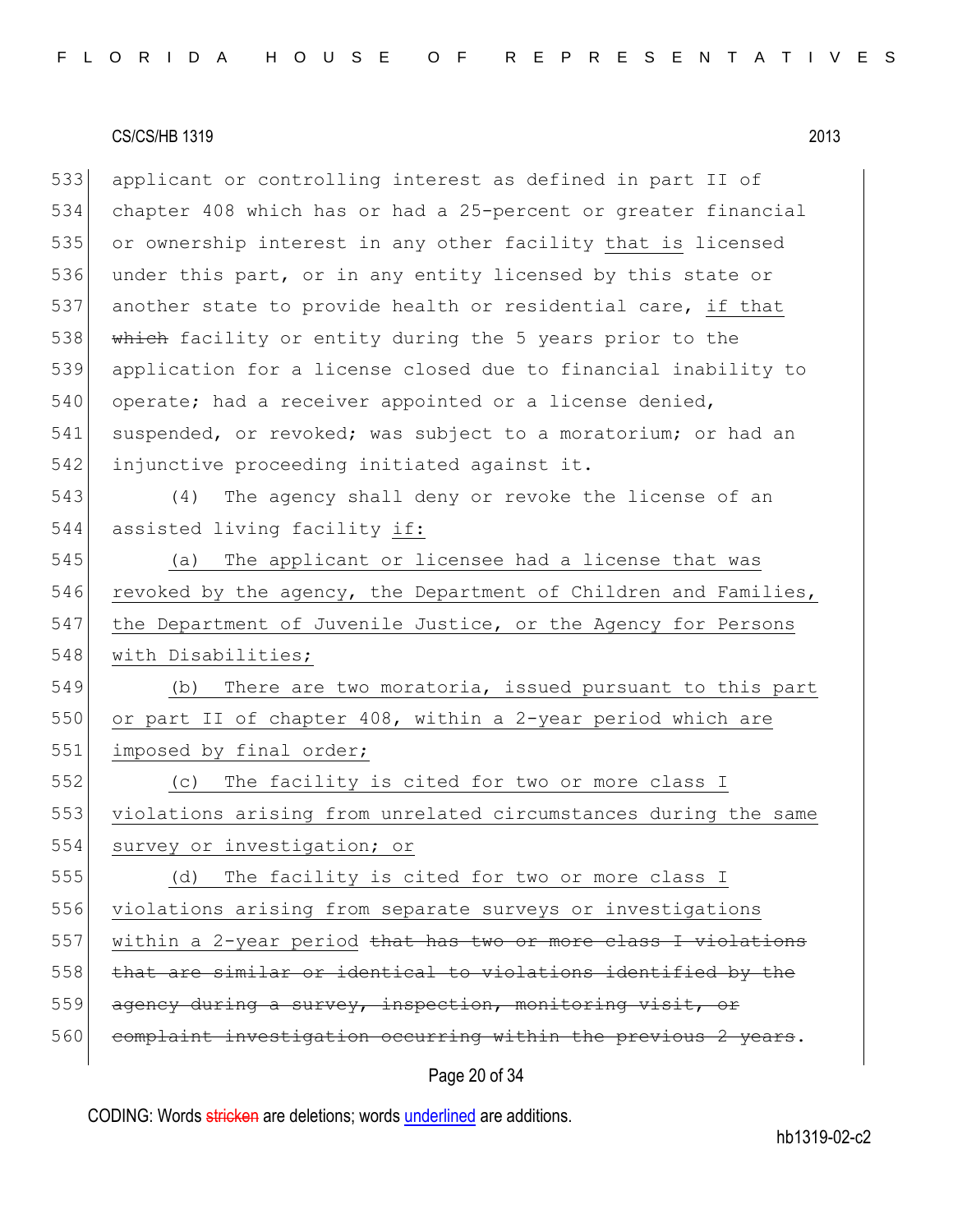561 The licensee may present factors in mitigation of revocation, and the agency may make a determination not to revoke a license based upon a showing that revocation is inappropriate under the circumstances.

565 (5) An action taken by the agency to suspend, deny, or 566 revoke a facility's license under this part or part II of 567 chapter 408, in which the agency claims that the facility owner 568 or an employee of the facility has threatened the health, 569 safety, or welfare of a resident of the facility must be heard 570 by the Division of Administrative Hearings of the Department of 571 Management Services within 120 days after receipt of the 572 facility's request for a hearing, unless that time limitation is 573 waived by both parties. The administrative law judge shall must 574 render a decision within 30 days after receipt of a proposed 575 recommended order.

576 (6) The agency shall impose an immediate moratorium, as 577 provided under s. 408.814, on an assisted living facility that 578 fails to provide the agency access to the facility or prohibits 579 the agency from conducting a regulatory inspection. The licensee 580 may not restrict agency staff in accessing and copying records 581 or in conducting interviews with facility staff or any 582 individual who receives services from the facility provide to 583 the Division of Hotels and Restaurants of the Department of 584 Business and Professional Regulation, on a monthly basis, a list 585 of those assisted living facilities that have had their licenses 586 denied, suspended, or revoked or that are involved in an 587 appellate proceeding pursuant to s. 120.60 related to the 588 denial, suspension, or revocation of a license.

## Page 21 of 34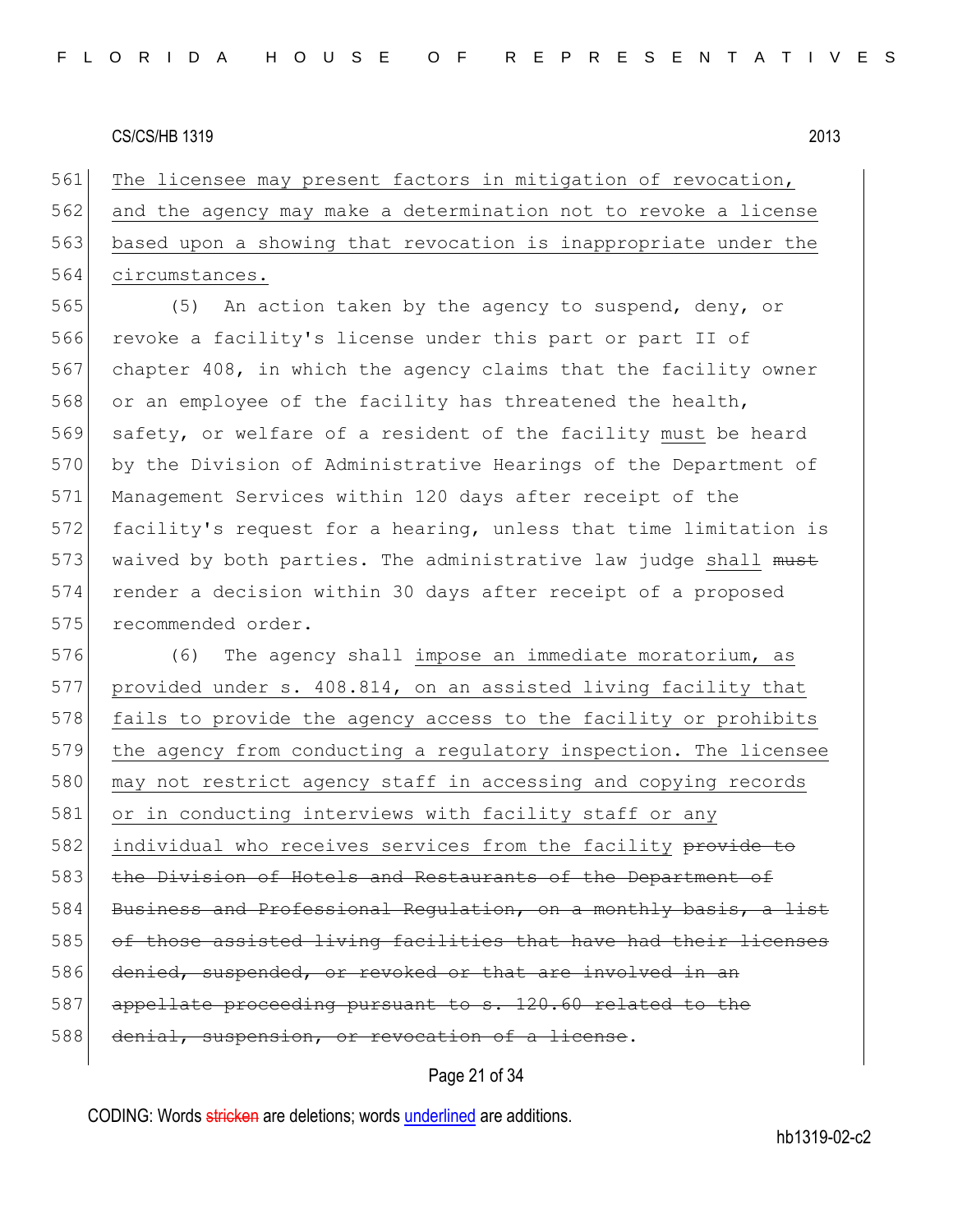589 (7) Agency notification of a license suspension or 590 revocation, or denial of a license renewal, shall be posted and 591 visible to the public at the facility.

592 (8) If a facility is required to relocate some or all of 593 its residents due to agency action, that facility is exempt from 594 the 45 days' notice requirement in s.  $429.28(1)(k)$ . This 595 provision does not exempt the facility from any deadlines for 596 corrective action set by the agency.

597 Section 6. Section 429.19, Florida Statutes, is amended to 598 read:

599 429.19 Violations; imposition of administrative fines;  $600$  grounds.

601 (1) In addition to the requirements of part II of chapter 602 408, the agency shall impose an administrative fine in the 603 manner provided in chapter 120 for the violation of any 604 provision of this part, part II of chapter 408, and applicable 605 rules by an assisted living facility, for the actions of any 606 person subject to level 2 background screening under s. 408.809, 607 for the actions of any facility employee, or for an intentional 608 or negligent act seriously affecting the health, safety, or 609 welfare of a resident of the facility.

610 (2) Each violation of this part and adopted rules must 611 shall be classified according to the nature of the violation and 612 the gravity of its probable effect on facility residents. The 613 agency shall indicate the classification on the written notice 614 of the violation as follows:

615 (a) Class "I" violations are defined in s. 408.813. The 616 agency shall impose an administrative fine of \$7,500 for each  $\alpha$ 

#### Page 22 of 34

CODING: Words stricken are deletions; words underlined are additions.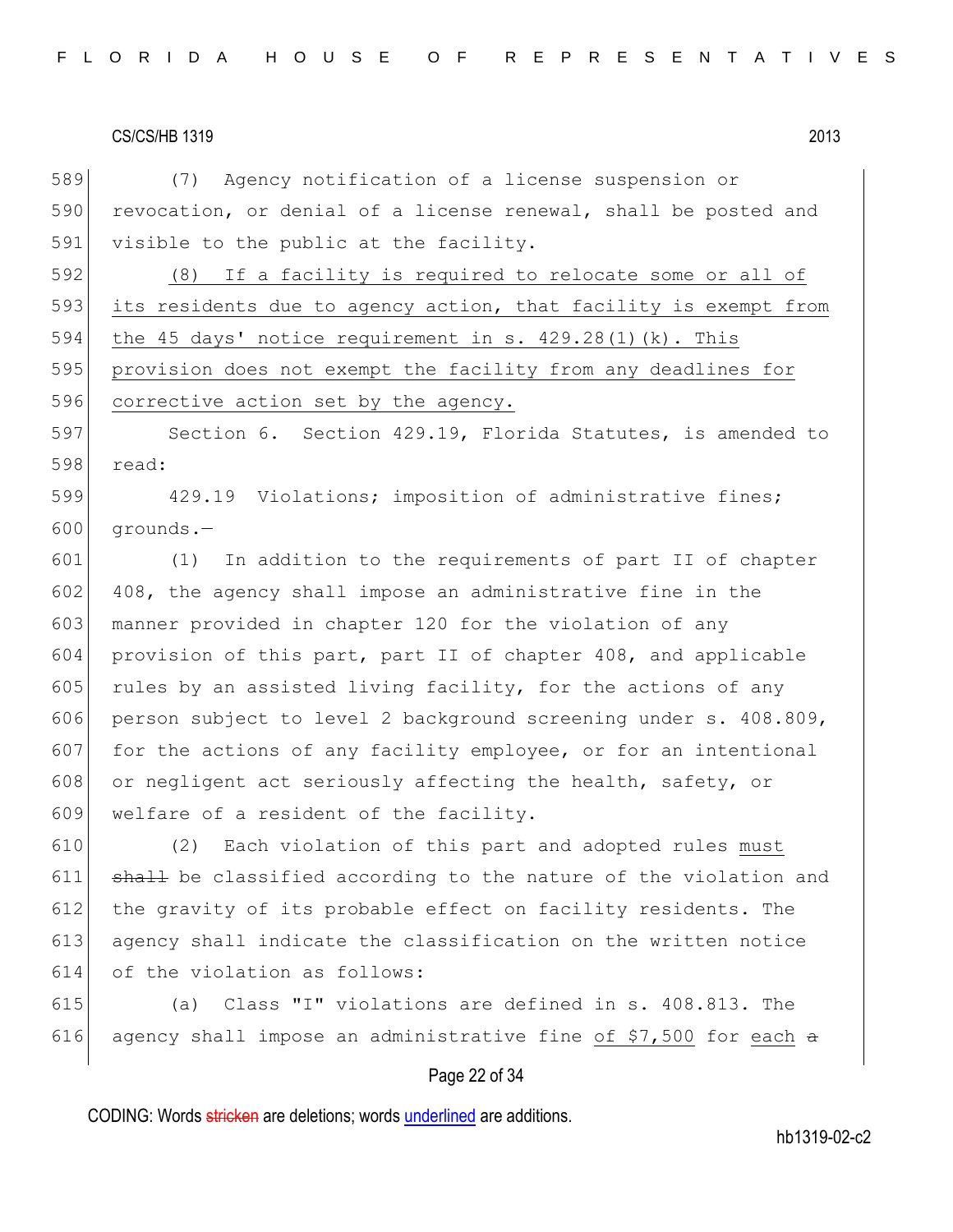617 cited class I violation in a facility that is licensed for fewer 618 than 100 beds at the time of the violation  $\frac{1}{2}$  and  $\frac{1}{2}$  and  $\frac{1}{2}$ 619 than  $$5,000$  and not exceeding  $$10,000$  for each violation. The 620 agency shall impose an administrative fine of  $$11,250$  for each 621 cited class I violation in a facility that is licensed for 100 622 or more beds at the time of the violation. If the noncompliance 623 occurs within the prior 12 months, the fine must be levied for 624 violations that are corrected before an inspection.

 (b) Class "II" violations are defined in s. 408.813. The 626 agency shall impose an administrative fine of \$3,000 for each  $\alpha$  cited class II violation in a facility that is licensed for fewer than 100 beds at the time of the violation  $\frac{1}{2}$  an amount 629 not less than  $$1,000$  and not exceeding  $$5,000$  for each  $\forall$  violation. The agency shall impose an administrative fine of  $\vert$  \$4,500 for each cited class II violation in a facility that is 632 licensed for 100 or more beds at the time of the violation.

633 (c) Class "III" violations are defined in s. 408.813. The 634 agency shall impose an administrative fine of \$750 for each  $a$ 635 cited class III violation in a facility that is licensed for 636 fewer than 100 beds at the time of the violation  $\frac{1}{2}$  an amount 637 not less than \$500 and not exceeding \$1,000 for each violation. 638 The agency shall impose an administrative fine of \$1,125 for 639 each cited class III violation in a facility that is licensed 640 for 100 or more beds at the time of the violation.

641 (d) Class "IV" violations are defined in s. 408.813. The 642 agency shall impose an administrative fine of \$150 for each  $\alpha$ 643 cited class IV violation in a facility that is licensed for 644 fewer than 100 beds at the time of the violation  $\frac{1}{10}$  an amount

## Page 23 of 34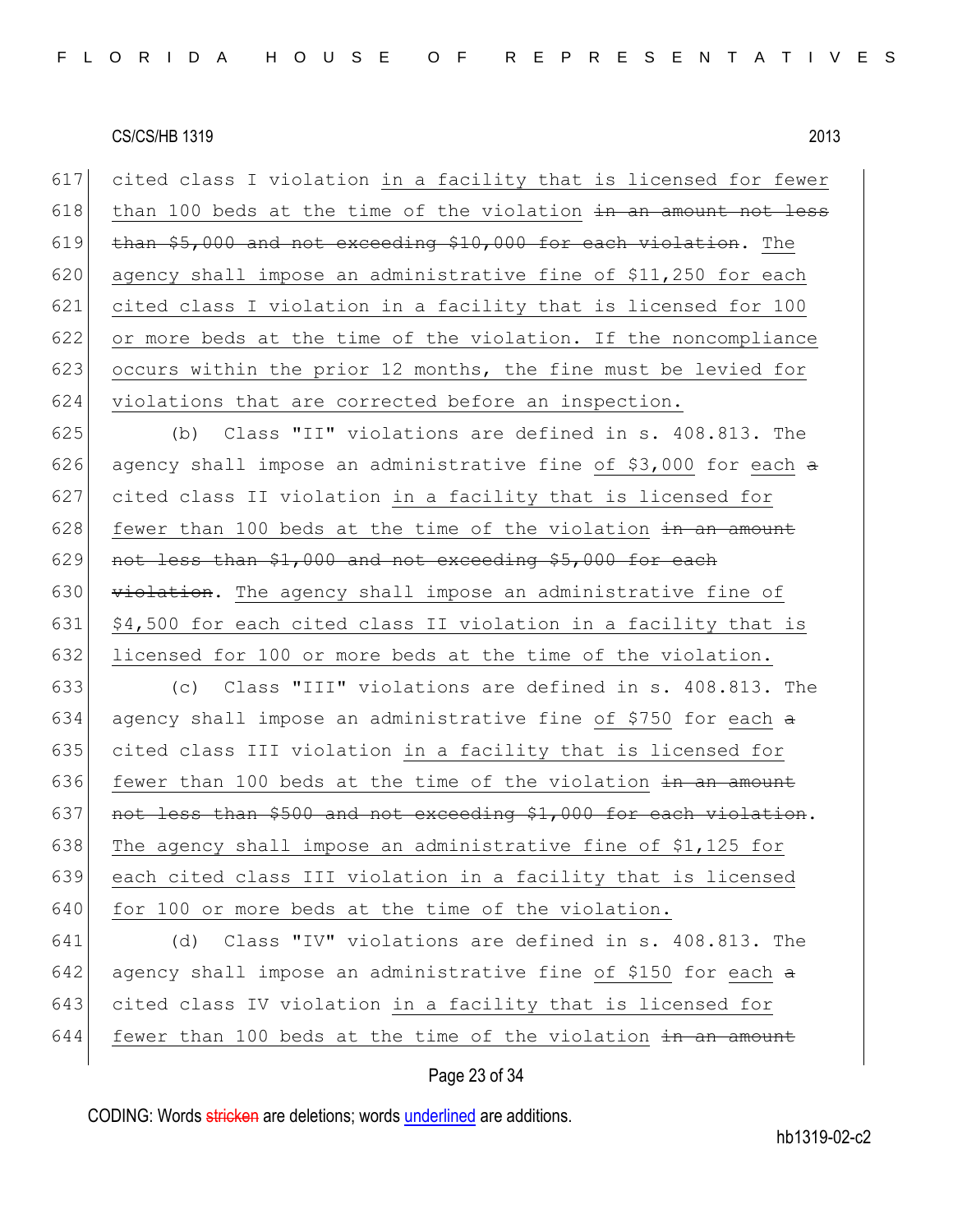645 not less than \$100 and not exceeding \$200 for each violation. 646 The agency shall impose an administrative fine of \$225 for each cited class IV violation in a facility that is licensed for 100 648 or more beds at the time of the violation. (e) Any fine imposed for a class I or class II violation 650 must be doubled if a facility was previously cited for one or more class I or class II violations during the agency's last 652 licensure inspection or any inspection or complaint investigation since the last licensure inspection. (f) Notwithstanding s. 408.813(2)(c) and (d) and s. 408.832, a fine must be imposed for each class III or class IV violation, regardless of correction, if a facility was 657 previously cited for one or more class III or class IV 658 violations during the agency's last licensure inspection or any inspection or complaint investigation since the last licensure inspection for the same regulatory violation. A fine imposed for a class III or class IV violation must be doubled if a facility was previously cited for one or more class III or class IV violations during the agency's last two licensure inspections 664 for the same regulatory violation. (g) Regardless of the class of violation cited, instead of 666 the fine amounts listed in paragraphs  $(a)-(d)$ , the agency shall impose an administrative fine of \$500 if a facility is found not to be in compliance with the background screening requirements as provided in s. 408.809.  $(3)$  For purposes of this section, in determining if a penalty is to be imposed and in fixing the amount of the fine, 672 the agency shall consider the following factors:

## Page 24 of 34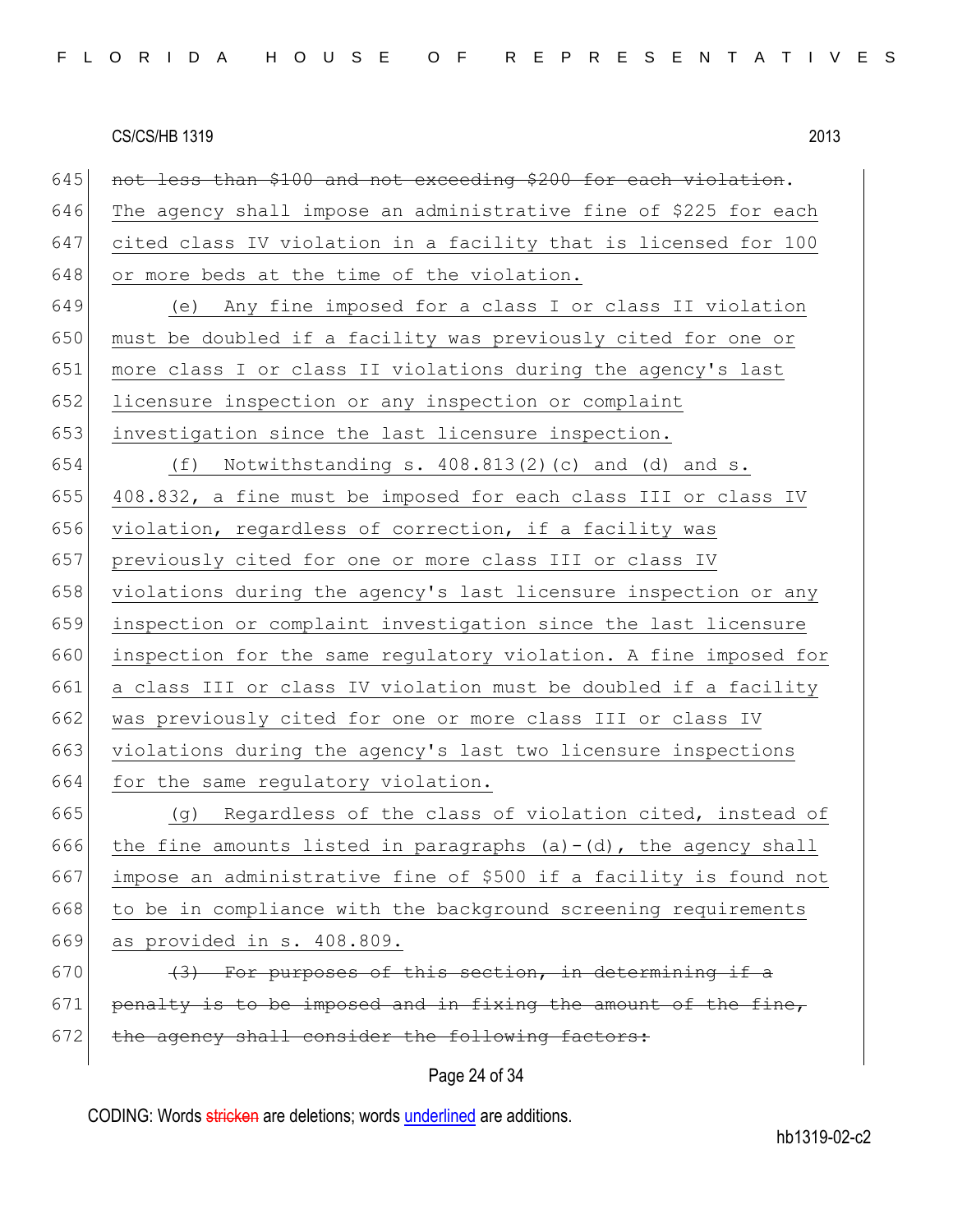673  $\left(4a\right)$  The gravity of the violation, including the 674 probability that death or serious physical or emotional harm to  $675$  a resident will result or has resulted, the severity of the 676  $\sigma$  action or potential harm, and the extent to which the provisions 677 of the applicable laws or rules were violated.  $678$  (b) Actions taken by the owner or administrator to correct 679 violations. 680 (c) Any previous violations. 681  $(d)$  The financial benefit to the facility of committing or 682 continuing the violation. 683  $(e)$  The licensed capacity of the facility. 684  $(3)$   $(4)$  Each day of continuing violation after the date 685 established by the agency  $f$ ixed for correction termination of 686 the violation, as ordered by the agency, constitutes an 687 additional, separate, and distinct violation. 688  $(4)$   $\overline{5}$  An Any action taken to correct a violation shall be 689 documented in writing by the owner or administrator of the 690 facility and verified through followup visits by agency 691 personnel. The agency may impose a fine and, in the case of an 692 owner-operated facility, revoke or deny a facility's license 693 when a facility administrator fraudulently misrepresents action 694 taken to correct a violation. 695  $(5)$  (6) A Any facility whose owner fails to apply for a 696 change-of-ownership license in accordance with part II of 697 chapter 408 and operates the facility under the new ownership is 698 subject to a fine of  $$5,000$ . 699  $(6)$  (6)  $(7)$  In addition to any administrative fines imposed,

#### Page 25 of 34

700 the agency may assess a survey fee, equal to the lesser of one

CODING: Words stricken are deletions; words underlined are additions.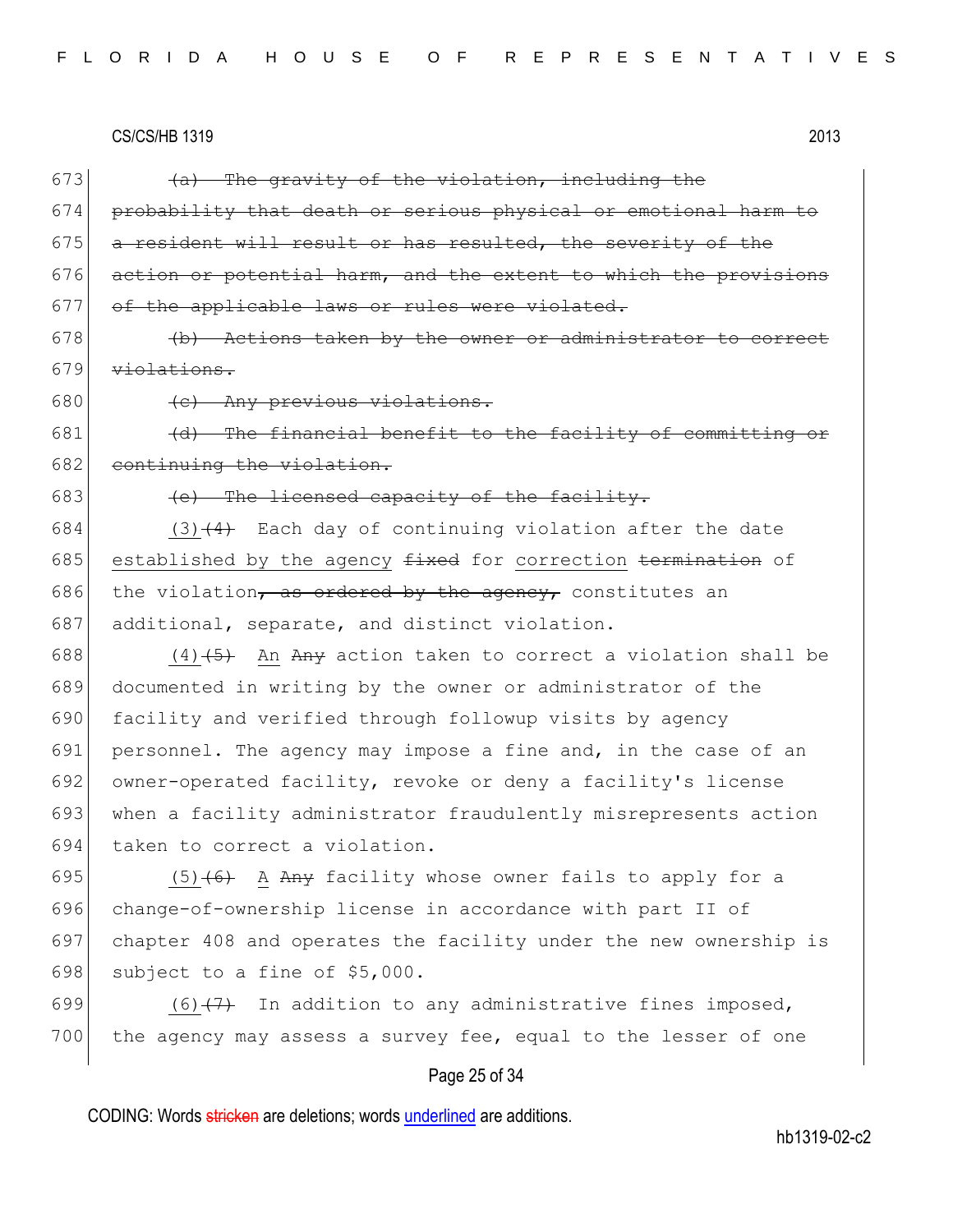701 half of the facility's biennial license and bed fee or \$500, to 702 cover the cost of conducting initial complaint investigations 703 that result in the finding of a violation that was the subject 704 of the complaint or monitoring visits conducted under s. 705  $429.28(3)(c)$  to verify the correction of the violations.

706 (7) $(8)$  During an inspection, the agency shall make a 707 reasonable attempt to discuss each violation with the owner or 708 administrator of the facility, prior to written notification.

709  $(8)$   $(9)$  The agency shall develop and disseminate an annual 710 list of all facilities sanctioned or fined for violations of 711 state standards, the number and class of violations involved, 712 the penalties imposed, and the current status of cases. The list 713 shall be disseminated, at no charge, to the Department of 714 Elderly Affairs, the Department of Health, the Department of 715 Children and Families Family Services, the Agency for Persons 716 with Disabilities, the area agencies on aging, the Florida 717 Statewide Advocacy Council, and the state and local ombudsman 718 councils. The Department of Children and Families Family 719 Services shall disseminate the list to service providers under 720 contract to the department who are responsible for referring 721 persons to a facility for residency. The agency may charge a fee 722 commensurate with the cost of printing and postage to other 723 interested parties requesting a copy of this list. This 724 information may be provided electronically or through the 725 agency's Internet site.

726 Section 7. Subsection (5) of section 429.41, Florida 727 Statutes, is amended to read:

728 429.41 Rules establishing standards.-

## Page 26 of 34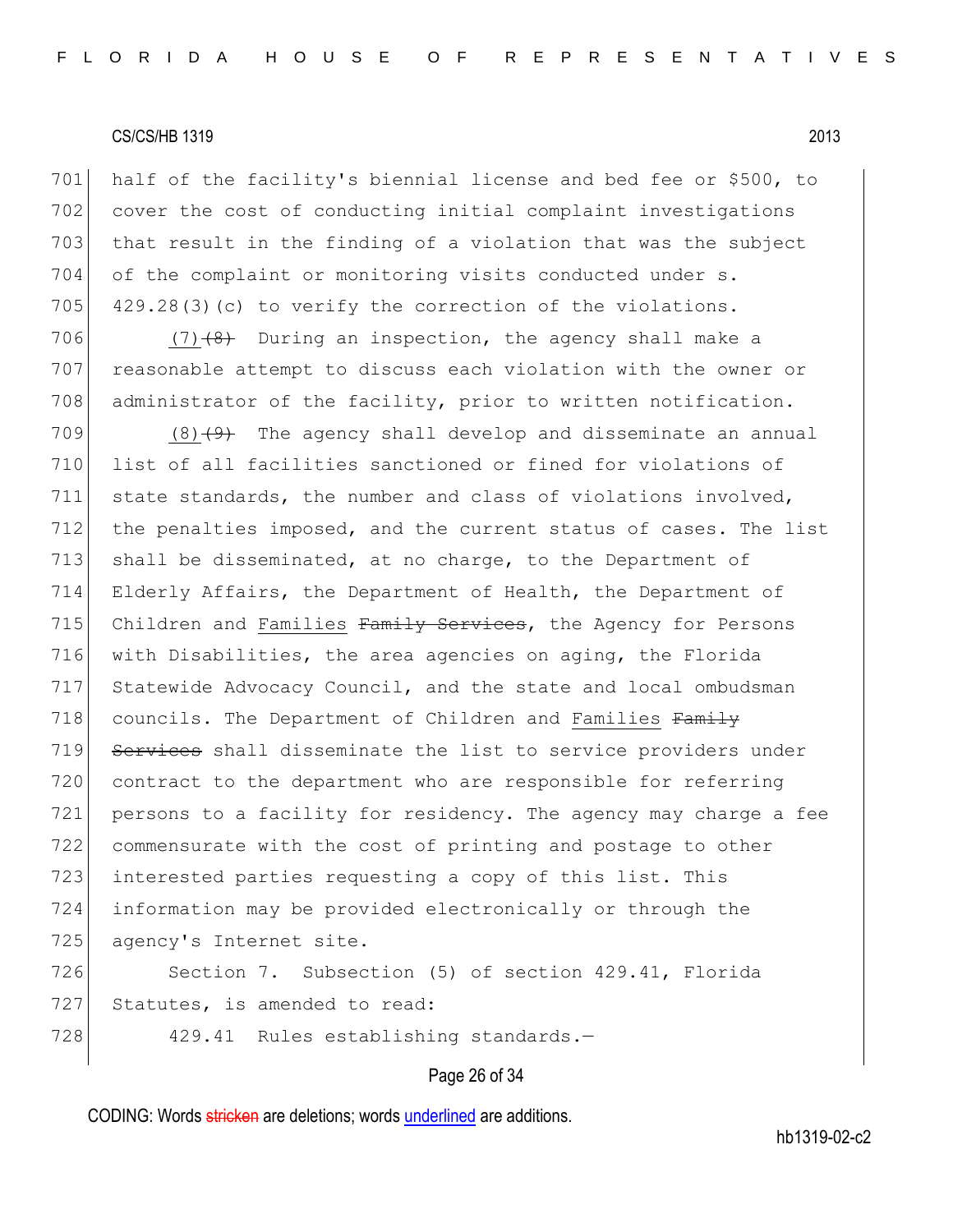729  $(5)$  In order to allocate resources effectively, the agency 730 may use an abbreviated biennial standard licensure inspection 731 that consists of a review of key quality-of-care standards in 732 lieu of a full inspection in a facility that has a good record 733 of past performance. However, a full inspection must be 734 conducted in a facility that has a history of class I or class 735 II violations, uncorrected class III violations, confirmed 736 ombudsman council complaints that resulted in a citation for 737 licensure, or confirmed licensure complaints which resulted in a 738 citation for a licensure violation, within the previous 739 licensure period immediately preceding the inspection or if a 740 potentially serious problem is identified during the abbreviated 741 inspection. The agency, in consultation with the department, 742 shall develop the key quality-of-care standards with input from 743 the State Long-Term Care Ombudsman Council and representatives 744 of provider groups for incorporation into its rules. 745 Section 8. Section 429.52, Florida Statutes, is amended to 746 read: 747 429.52 Staff training and educational programs; core 748 educational requirement.-749 (1) Effective October 1, 2013, each new assisted living 750 facility employee who has not previously completed core training 751 must attend a preservice orientation provided by the facility 752 before interacting with residents. The preservice orientation 753 must be at least 2 hours in duration and cover topics that help 754 the employee provide responsible care and respond to the needs 755 of residents of the facility. Upon completion, the employee and 756 the administrator of the facility must sign an affidavit stating

## Page 27 of 34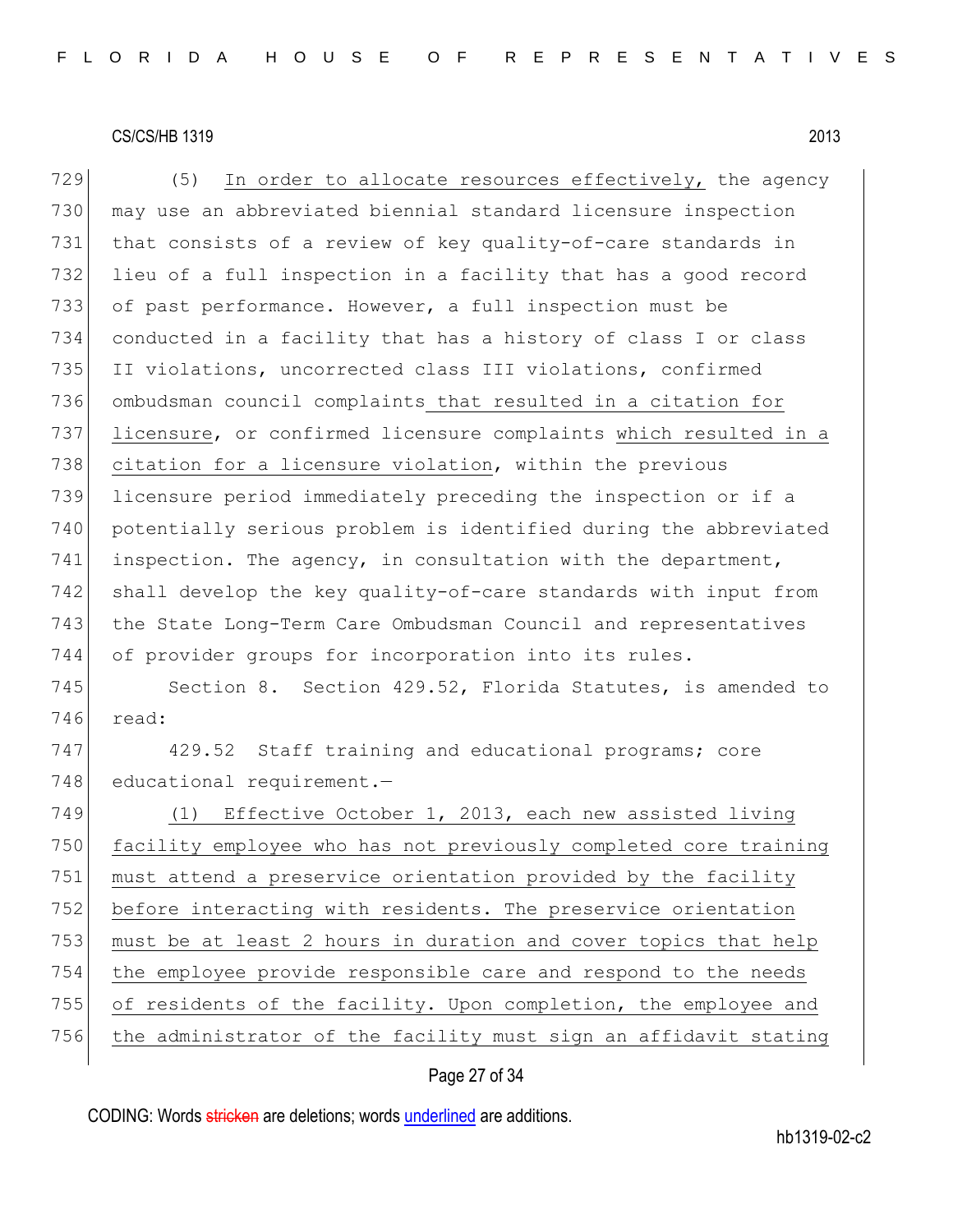757 that the employee completed the required preservice orientation. 758 The facility must keep the affidavit in the employee's work 759 file.

 $(2)$   $(1)$  Administrators and other assisted living facility staff must meet minimum training and education requirements established by the Department of Elderly Affairs by rule. This training and education is intended to assist facilities to 764 appropriately respond to the needs of residents, to maintain 765 resident care and facility standards, and to meet licensure requirements.

 (3) $\left(2\right)$  The department shall establish a competency test and a minimum required score to indicate successful completion of the training and educational requirements. The competency test must be developed by the department in conjunction with the agency and providers. The required training and education must 772 cover at least the following topics:

773 (a) State law and rules relating to assisted living 774 facilities.

775 (b) Resident rights and identifying and reporting abuse, 776 neglect, and exploitation.

777 (c) Special needs of elderly persons, persons with mental 778 illness, and persons with developmental disabilities and how to 779 meet those needs.

780 (d) Nutrition and food service, including acceptable 781 sanitation practices for preparing, storing, and serving food.

782 (e) Medication management, recordkeeping, and proper 783 techniques for assisting residents with self-administered 784 medication.

## Page 28 of 34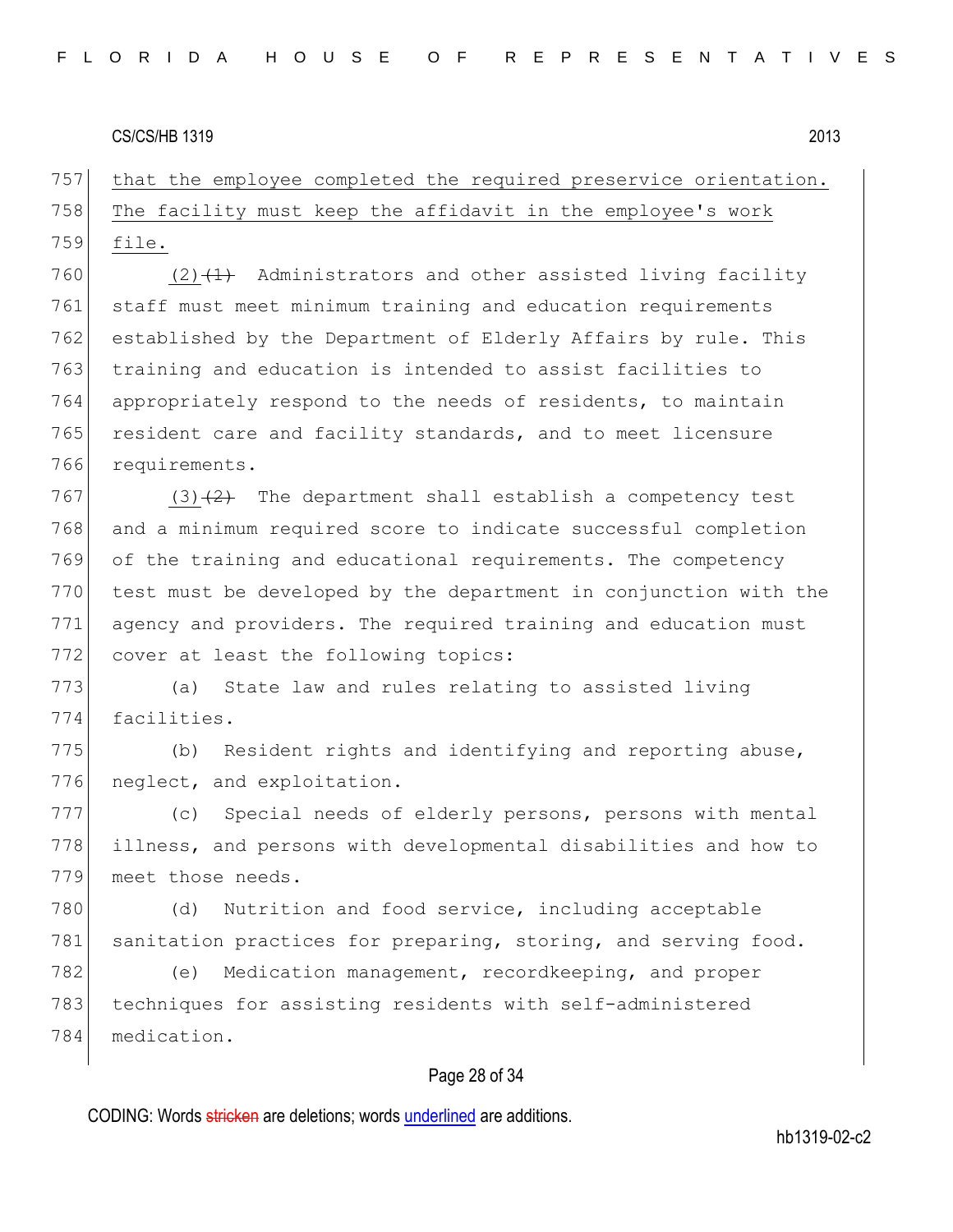785 (f) Firesafety requirements, including fire evacuation 786 drill procedures and other emergency procedures.

787 (g) Care of persons with Alzheimer's disease and related 788 disorders.

 $(4)$   $(3)$  Effective January 1, 2004, a new facility administrator must complete the required training and education, including the competency test, within a reasonable time after 792 being employed as an administrator, as determined by the 793 department. Failure to do so is a violation of this part and subjects the violator to an administrative fine as prescribed in s. 429.19. Administrators licensed in accordance with part II of chapter 468 are exempt from this requirement. Other licensed professionals may be exempted, as determined by the department 798 by rule.

799  $(5)$   $(4)$  Administrators are required to participate in 800 continuing education for a minimum of 12 contact hours every 2 801 years.

 $802$  (6)<del>(5)</del> Staff involved with the management of medications 803 and assisting with the self-administration of medications under 804 s. 429.256 must complete a minimum of 4 additional hours of 805 training provided by a registered nurse, licensed pharmacist, or 806 department staff. The department shall establish by rule the 807 minimum requirements of this additional training.

808 (7) $\left(6\right)$  Other facility staff shall participate in training 809 relevant to their job duties as specified by rule of the 810 department.

 $811$  (8)  $(7)$  If the department or the agency determines that 812 there are problems in a facility that could be reduced through

#### Page 29 of 34

CODING: Words stricken are deletions; words underlined are additions.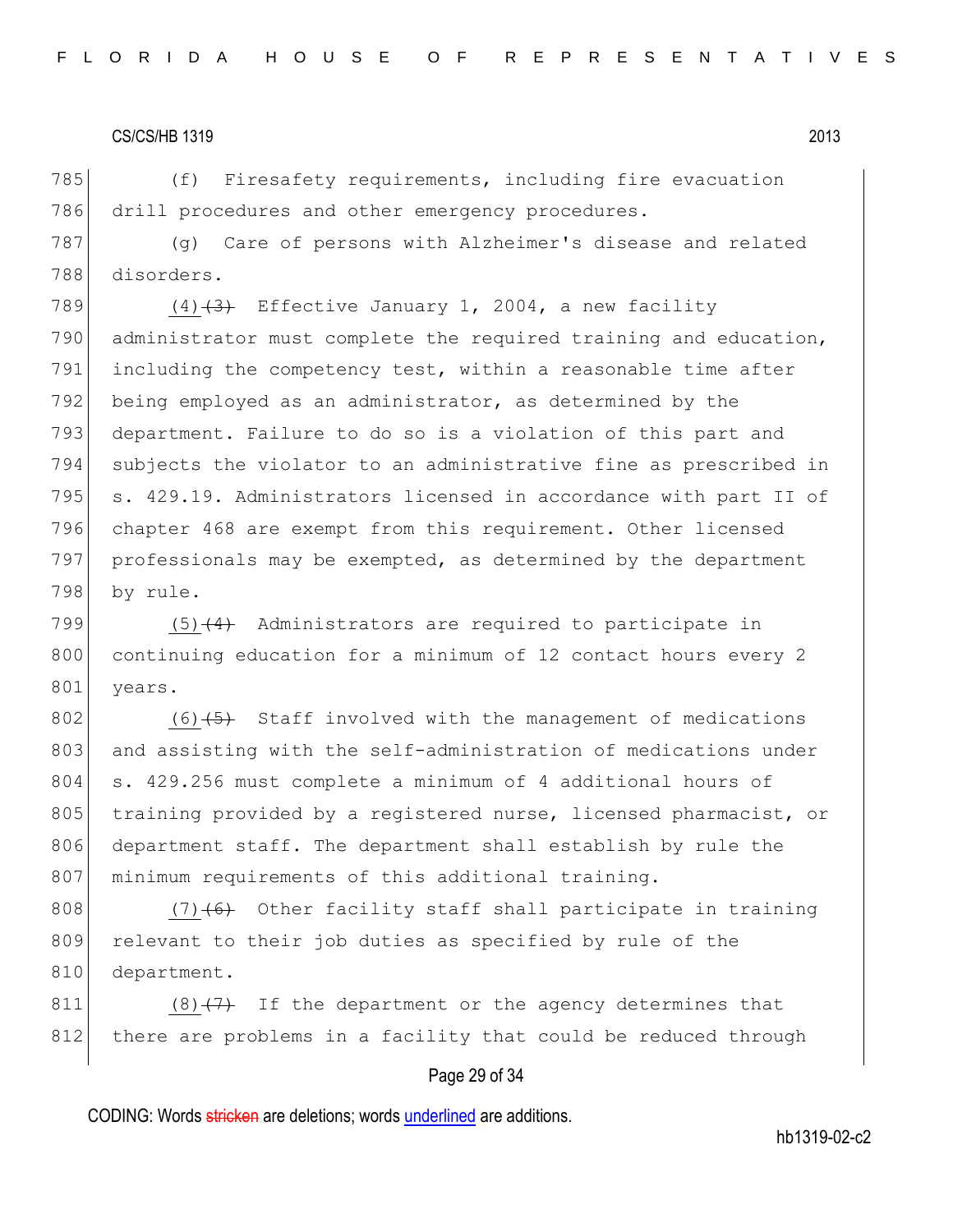813 specific staff training or education beyond that already 814 required under this section, the department or the agency may 815 require, and provide, or cause to be provided, the training or 816 education of any personal care staff in the facility.

 $817$  (9) $\left(8\right)$  The department shall adopt rules related to these 818 training requirements, the competency test, necessary 819 procedures, and competency test fees and shall adopt or contract 820 with another entity to develop a curriculum, which shall be used 821 as the minimum core training requirements. The department shall 822 consult with representatives of stakeholder associations and 823 agencies in the development of the curriculum.

 $824$  (10)<del>(9)</del> The training required by this section must  $shaH$ 825 be conducted by persons registered with the department as having 826 the requisite experience and credentials to conduct the 827 training. A person seeking to register as a trainer must provide 828 the department with proof of completion of the minimum core 829 training education requirements, successful passage of the 830 competency test established under this section, and proof of 831 compliance with the continuing education requirement in 832 subsection  $(5)$   $(4)$ .

833 (11) $(10)$  A person seeking to register as a trainer must 834 also:

835 (a) Provide proof of completion of a 4-year degree from an 836 accredited college or university and must have worked in a 837 | management position in an assisted living facility for 3 years 838 after being core certified;

839 (b) Have worked in a management position in an assisted 840 living facility for 5 years after being core certified and have

## Page 30 of 34

CODING: Words stricken are deletions; words underlined are additions.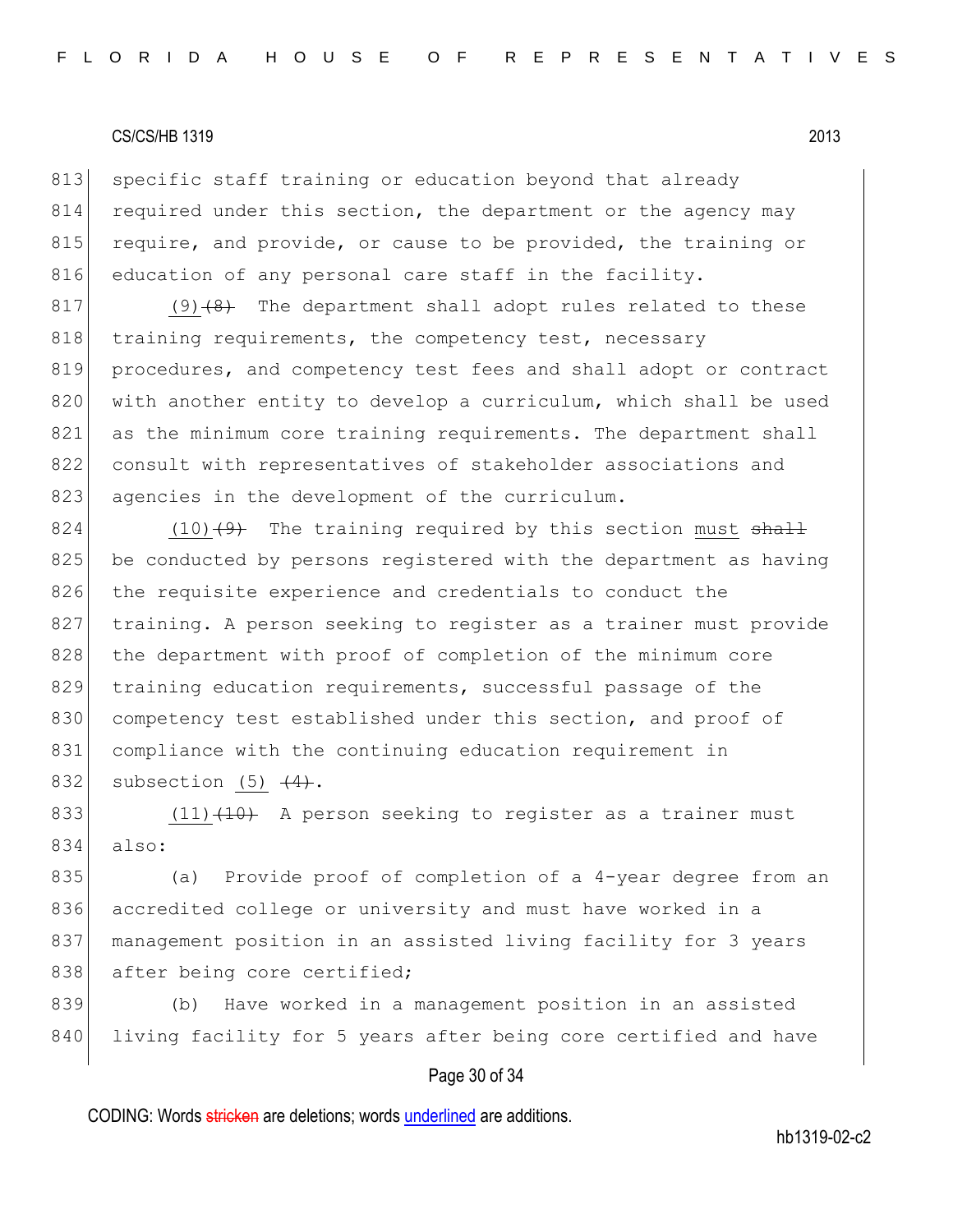841 1 year of teaching experience as an educator or staff trainer 842 for persons who work in assisted living facilities or other 843 long-term care settings;

844 (c) Have been previously employed as a core trainer for 845 the department; or

 $846$  (d) Meet other qualification criteria as defined in rule, 847 which the department is authorized to adopt.

848 (12) The agency in conjunction with the department shall 849 establish a database for collection of training requirements, 850 competency testing, and documentation required under this part. 851 The database shall be used by administrators and licensees to 852 determine eligibility of staff. The department may adopt 853 additional reporting requirements by rule. Effective July 1, 854 2014, organizations and individuals providing training, testing, 855 or documentation under this part must submit electronically the 856 following information to the agency:

857 (a) The trainee's name and identifying information; dates 858 of training, tests, or certificates of successful passage, 859 completion, and attendance; and scores for competency testing 860 for persons trained, tested, or issued certificates.

861 (b) Identifying information for the organization or 862 individual providing the training, testing, or certificates. 863 864 Failure to comply with reporting requirements may result in 865 suspension of the authority to offer training, testing, or issue

866 certificates.  $867$  (13) $\overline{11}$  The department shall adopt rules to establish 868 trainer registration requirements.

#### Page 31 of 34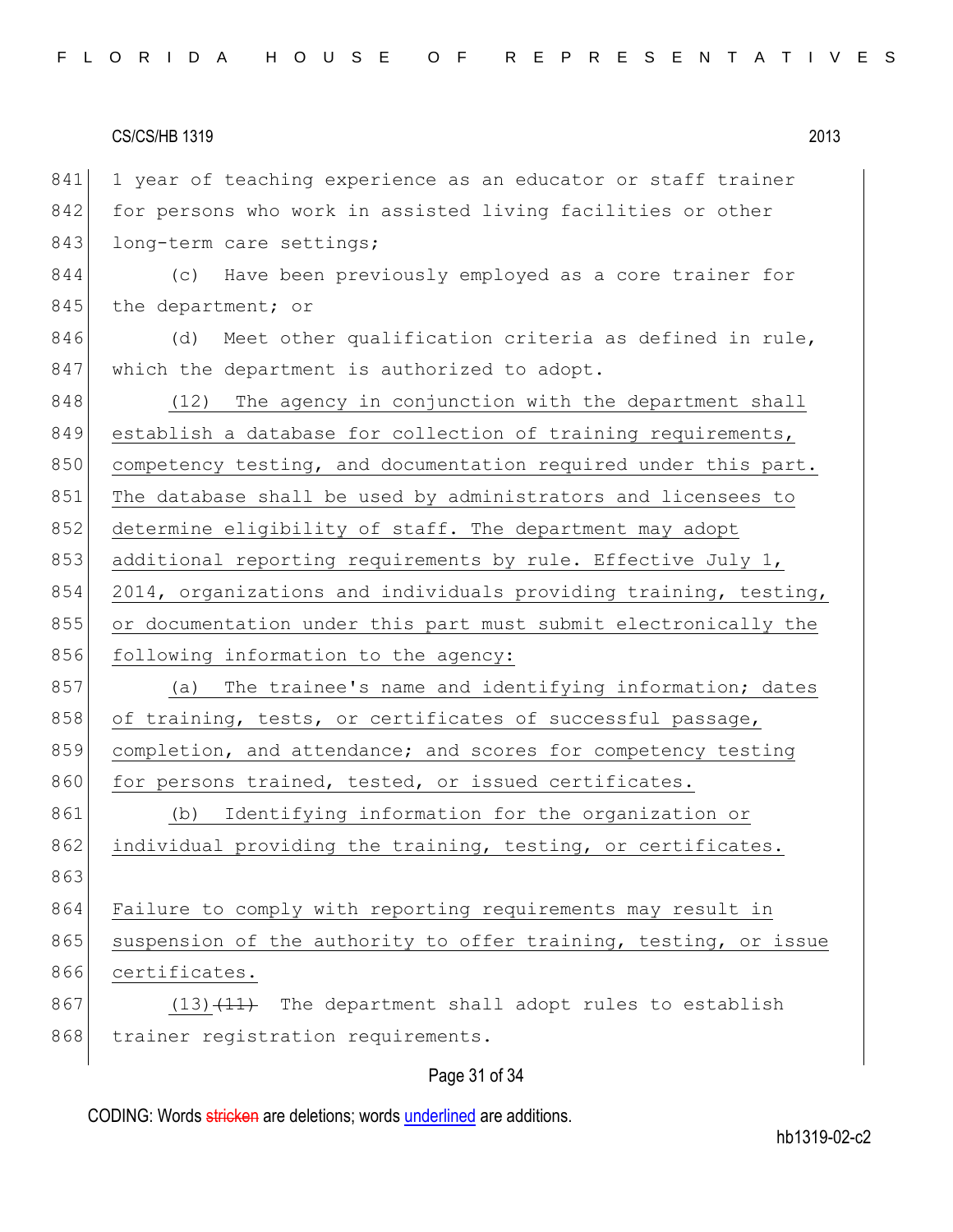869 Section 9. Subsection (3) is added to section 429.54, 870 Florida Statutes, to read: 871 429.54 Collection of information; local subsidy. 872 (3) Subject to the availability of funds, the agency, the 873 department, the Department of Children and Families, and the 874 Agency for Persons with Disabilities shall develop or modify 875 electronic systems of communication among state-supported 876 automated systems to ensure that relevant information pertaining 877 to the regulation of assisted living facilities and facility 878 staff is timely and effectively communicated among agencies in 879 order to facilitate the protection of residents. 880 Section 10. Section 429.55, Florida Statutes, is created 881 to read: 882 429.55 Intersurveyor reliability.—The Legislature finds 883 that consistent regulation of assisted living facilities 884 benefits residents and operators of such facilities. To 885 determine whether all surveys are consistent, the agency shall 886 conduct a study of intersurveyor reliability for assisted living 887 facilities. By November 1, 2013, the agency shall submit a 888 report to the Governor, the President of the Senate, and the 889 Speaker of the House of Representatives of its findings and make 890 any recommendations to improve intersurveyor reliability. 891 Section 11. Section 429.56, Florida Statutes, is created 892 to read: 893 429.56 Consumer information.—The Legislature finds that 894 consumers need additional information on the quality of care and 895 service provided in assisted living facilities in order to 896 select the best facility for themselves or their loved ones.

## Page 32 of 34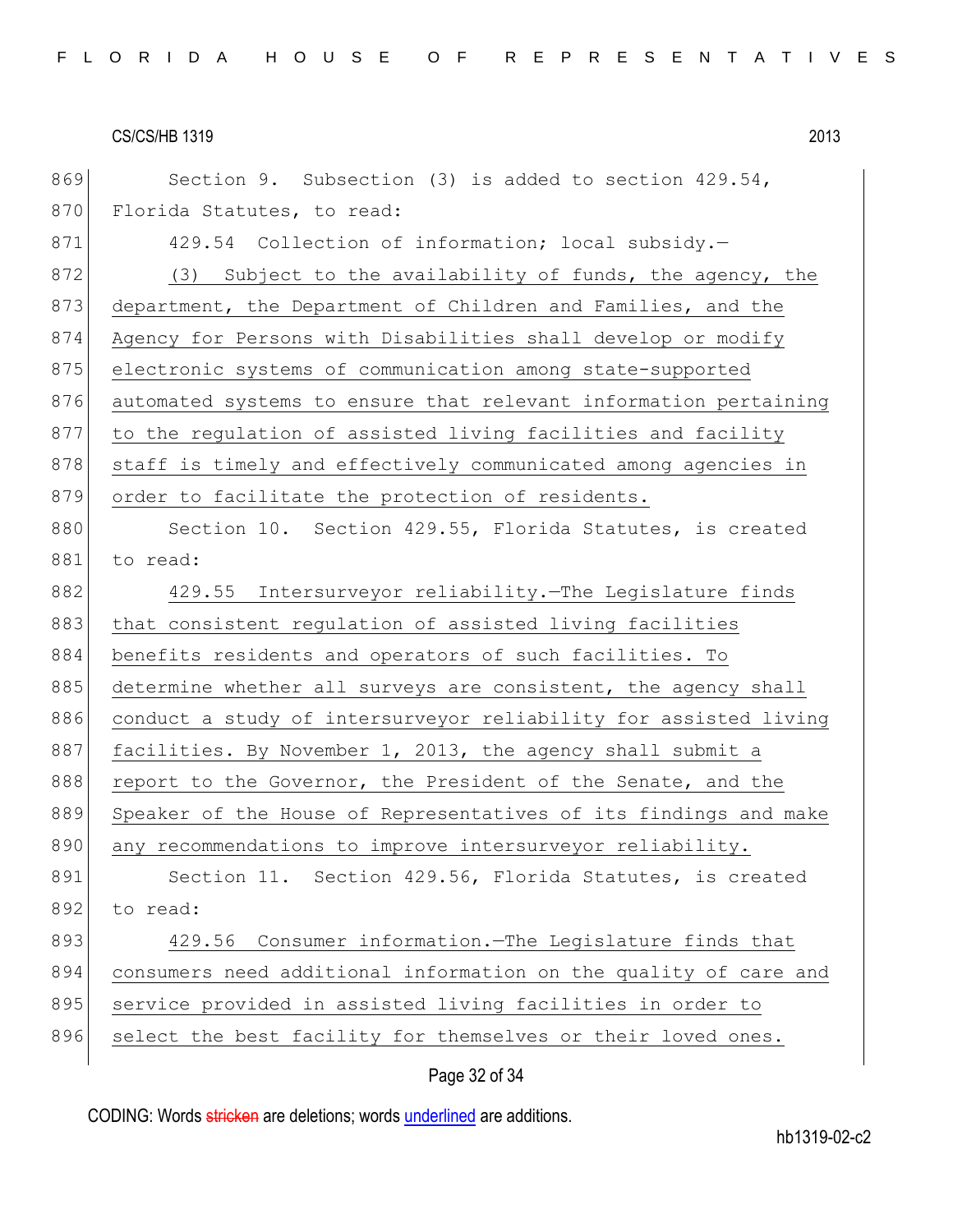| 897 | Therefore, the agency shall:                                     |
|-----|------------------------------------------------------------------|
| 898 | (1) Propose a rating system for assisted living                  |
| 899 | facilities. The proposal must include, but is not limited to,    |
| 900 | the data elements to be used, the method of collecting the data, |
| 901 | the method of determining the rating, an estimate of the initial |
| 902 | and ongoing costs of a rating system to both the agency and      |
| 903 | assisted living facilities, and a timetable for the              |
| 904 | implementation of the rating system for assisted living          |
| 905 | facilities. The agency shall submit its proposal to the          |
| 906 | Governor, the President of the Senate, and the Speaker of the    |
| 907 | House of Representatives by November 1, 2013.                    |
| 908 | (2) By January 1, 2014, create a content that is easily          |
| 909 | accessible through the front page of the agency's website. At a  |
| 910 | minimum, the content must include:                               |
| 911 | Information on each licensed assisted living facility,<br>(a)    |
| 912 | including, but not limited to:                                   |
| 913 | The name and address of the facility.<br>1.                      |
| 914 | 2.<br>The number and type of licensed beds in the facility.      |
| 915 | 3.<br>The types of licenses held by the facility.                |
| 916 | The facility's license expiration date and status.<br>4.         |
| 917 | 5.<br>Other relevant information that the agency currently       |
| 918 | collects.                                                        |
| 919 | (b) A list of the facility's violations, including, for          |
| 920 | each violation:                                                  |
| 921 | A summary of the violation which is presented in a<br>1.         |
| 922 | manner understandable by the general public;                     |
| 923 | Any sanctions imposed by final order; and<br>2.                  |
| 924 | The date of the correction.<br>3.                                |
|     |                                                                  |

# Page 33 of 34